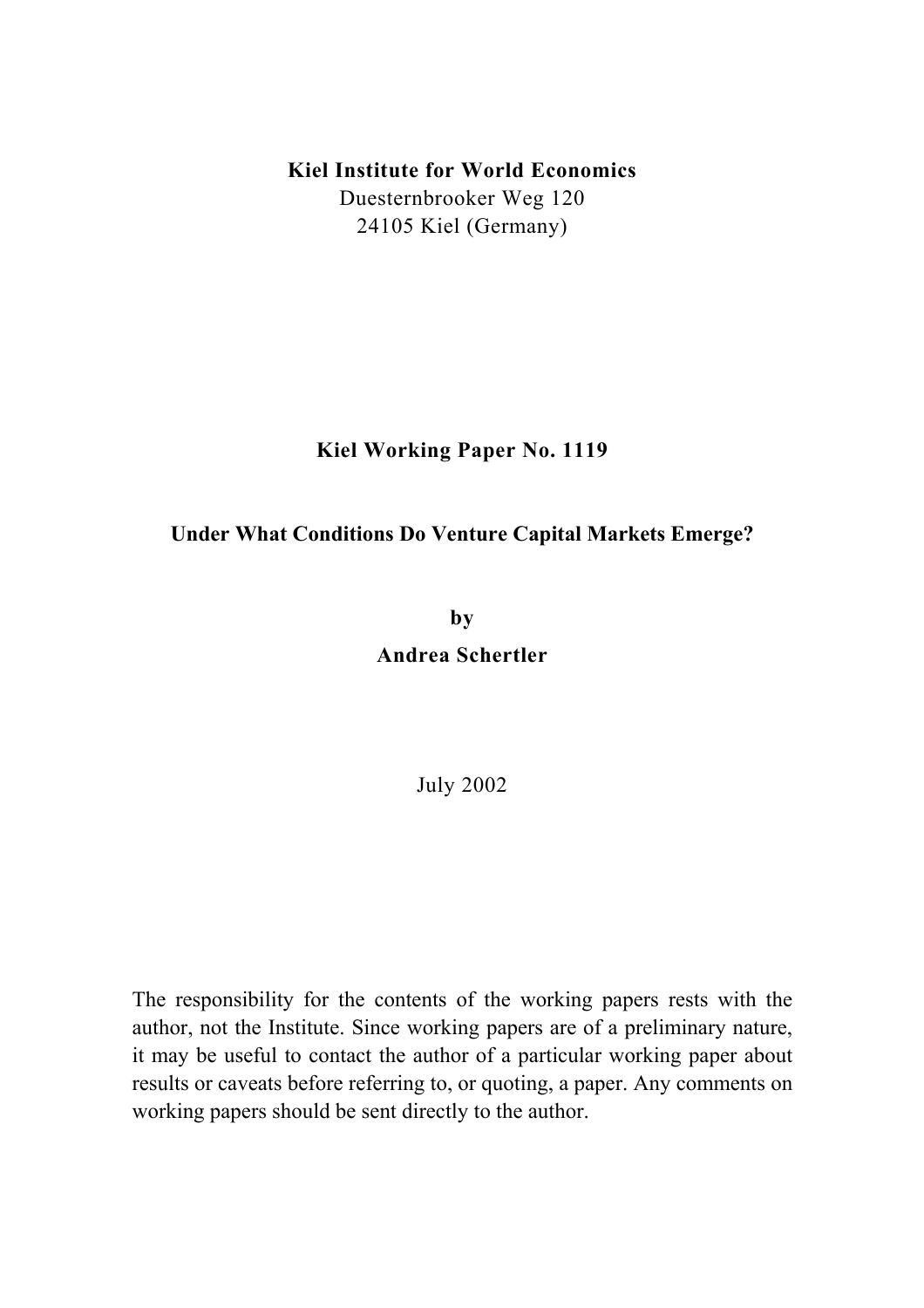## **Under What Conditions Do Venture Capital Markets Emerge?**

## **Abstract**

Venture capital activity differs considerably across countries. Venture capital markets are highly developed in few countries, while these markets are almost nonexistent in many other countries. This paper examines the conditions that have to be fulfilled for liquid venture capital markets to emerge. Using a general equilibrium model, two necessary conditions are identified. First, value added by venture capitalists' active involvement must be high compared to the costs of management support. Second, the number of high-technology enterprises demanding venture capital must exceed a critical level. The paper discusses how differences in financial and innovation systems affect these two conditions.

**Keywords:** Management support, high-technology enterprises, venture capital finance

JEL classification: G24, O16, O41

#### **Andrea Schertler**

Kiel Institute for World Economics Duesternbrooker Weg 120 24105 Kiel, Germany Tel.: +49/431/8814-496  $Fax \cdot +49/431/8814-502$ E-mail: a.schertler@ifw.uni-kiel.de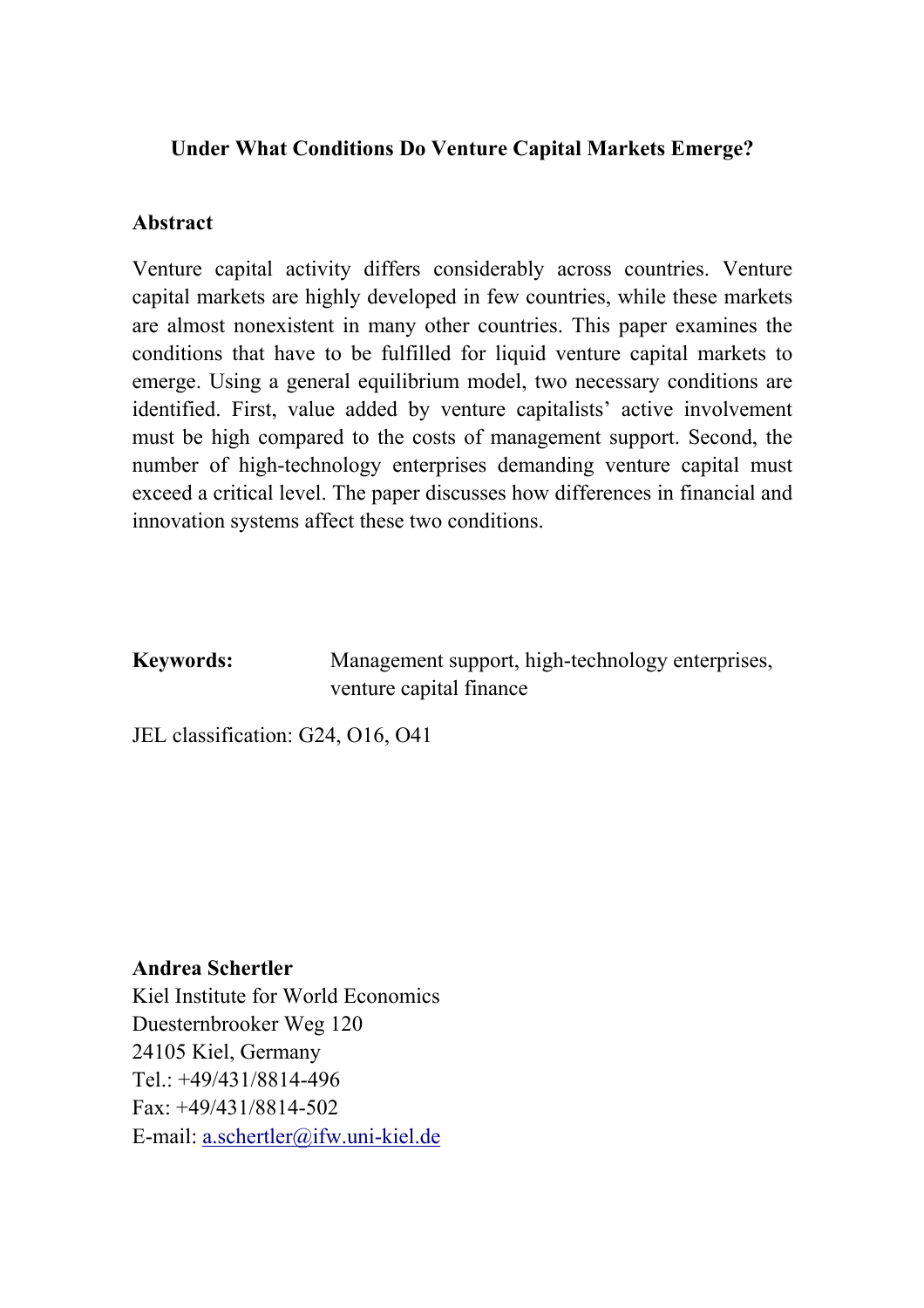# **1 Introduction**

Venture capital activity differs considerably across countries. Only few countries have highly developed venture capital markets, such as the United States, while in many other countries, these markets are almost nonexistent. Recent literature has suggested that the differences in venture capital activity can be explained by differences in the financial market structure (Black and Gilson 1998), differences in corporate governance systems and innovation systems (Becker and Hellmann 2000). However, the recent literature has not identified basic conditions necessary for venture capital markets to emerge efficiently.

The purpose of this paper is to investigate under what basic conditions venture capital markets emerge. Using a general equilibrium model, it is shown that venture capital markets emerge only if the value-added by venture capitalists' active involvement in form of management support is high compared to the costs of supporting the management teams of hightechnology enterprises. Moreover, the model shows that there is a second condition for a venture capital market to emerge: the demand for venture capital by young high-technology enterprises must exceed a critical level because innovative ideas are indivisible. It is argued that this critical level is even higher if venture capitalists' specialization on particular fields of technologies is taken into account. After deriving these two necessary conditions, the paper discusses the impact of various financial market structures and innovation systems.

This paper divides into five sections. In the second section, I give an overview of the main ingredients of the model. In the third section, I determine the steady state values analytically and I derive under what conditions venture capital markets emerge. In the fourth section, I discuss the impact of some additional determinants on the emergence of venture capital markets. Section five summarizes the main results.

# **2 Overview of the Model**

The model takes into account the systematic interdependencies between outside investors, venture capitalists, banks, innovators, and consumers (Figure 1). The consumers demand high-technology products in addition to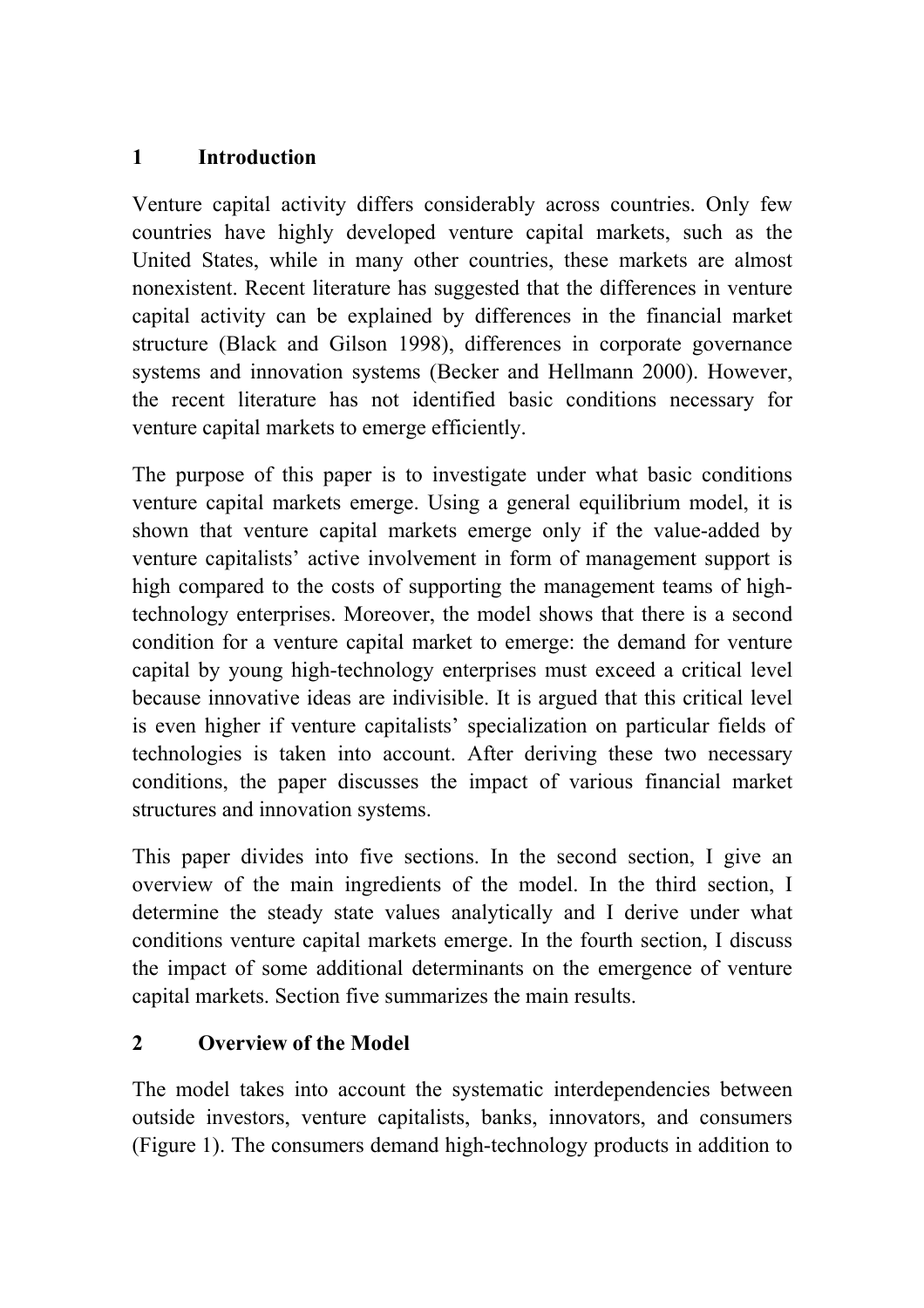traditional products. The development of traditional products can be financed by bank credits. The development of high-technology products is risky. Venture capitalists can reduce these risks through management support and, thus, increase the expected profits of high-technology product developments.1

In order to produce a traditional or high-technology product, an entrepreneur must make a start-up investment for the development of the respective product. This start-up investment is used for research and development activities if a high-technology product should be developed, and for organizing the business if a traditional product is developed. The entrepreneur has to raise capital in the financial market because she does not have the means to finance the start-up investment herself. After successfully establishing the enterprise, both traditional and hightechnology products are produced using only labour at constant marginal costs. A homogeneous basic product is also produced using only labour input to determine the wage rate in the economy.

The probability of a successful development of high-technology products, which is determined by a random variable realized only after financing decisions have been taken and the start-up investment has been made, depends on venture capitalists' active involvement. Venture capitalists influence the probability of a successful development because they have a comparative advantage in financing high-technology products. This comparative advantage is based on the venture capitalists' stage- and

l

 $1$  In the US, venture-capital-backing has a positive impact on the profitability of enterprises as indicated by several empirical studies For example, Brav and Gompers (1997) find that venture-capital-backed enterprises outperform non-venture-capital-backed ones even after the initial public offering (IPO). In the sample of Silicon Valley hightechnology start-ups analysed by Hellmann and Puri (2000), venture-capital-backed enterprises are likely to realize first mover advantages because they bring their products earlier to the market than their non-venture-capital-backed counterparts. Moreover, evidence found by Megginson and Weiss (1991) suggests that the total costs of going public including the underwriters' fee are lower for venture-capitalbacked enterprises than for their non-venture-capital-backed counterparts. In addition, in the sample by Kortum and Lerner (2000), venture-capital-backed enterprises take out significantly more patents than other comparable enterprises.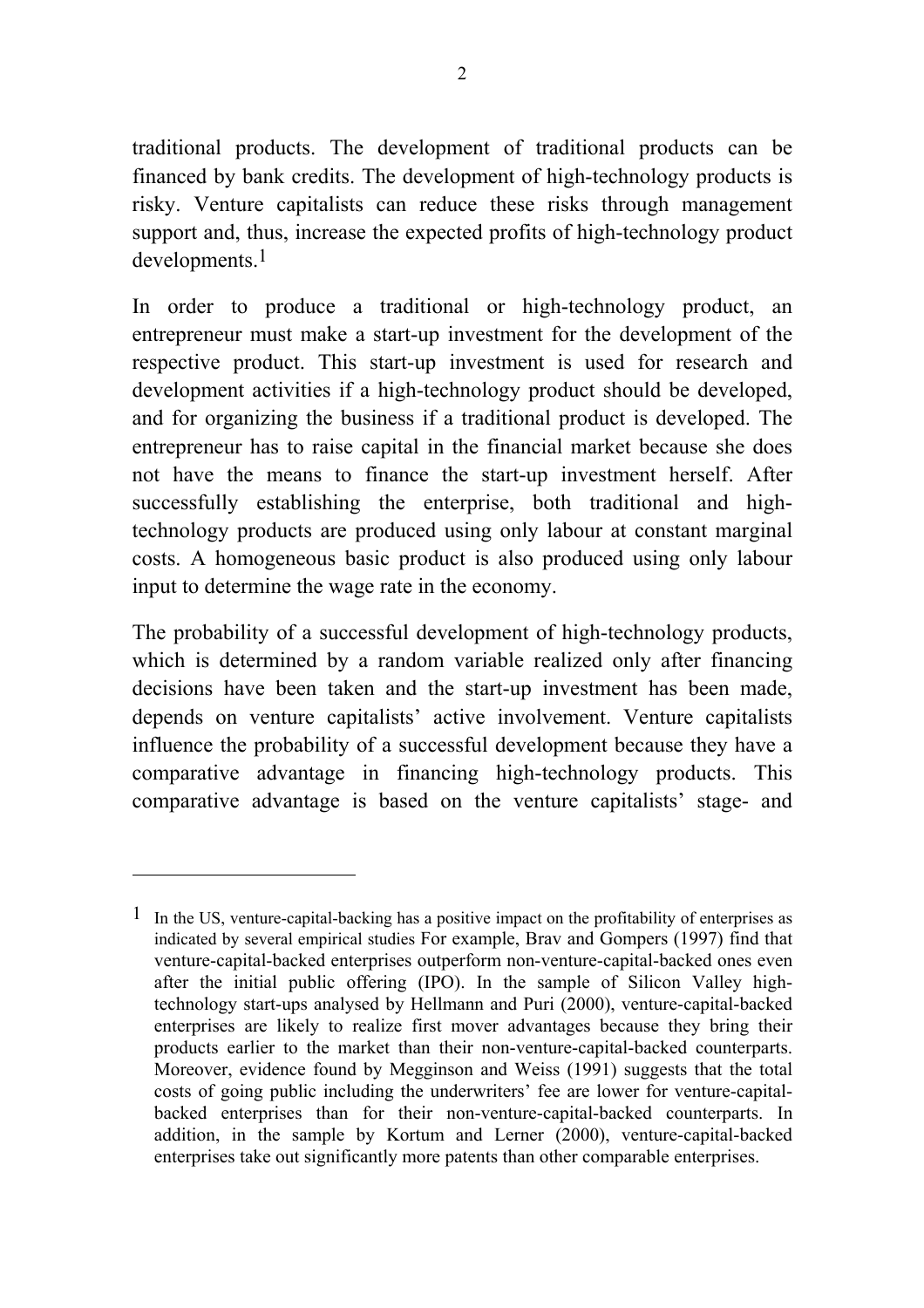technology-specific knowledge and experience that they need to support the management teams of the high-technology enterprises.

Traditional and high-technology products are supplied under monopolistic competition. In the steady state, free entry leads to zero profits in the market for traditional products and high-technology products: traditional and high-technology products are sold at average costs. The zero-profit conditions are used to determine the number of traditional and hightechnology enterprises in the steady state. The number of traditional enterprises determines the volume of bank credits, while the number of high-technology enterprises determines the volume of venture capital.





In each period, the individuals, who own the resources in the economy, maximize their consumption utility that is given by a love of variety function. The consumption utility function contains the basic homogeneous product, an aggregate of traditional products as well as an aggregate of high-technology products. The individuals maximize their consumption utility under the restriction of their budget constraint, i.e., in the optimum their income is equal to their consumption expenditures. The income is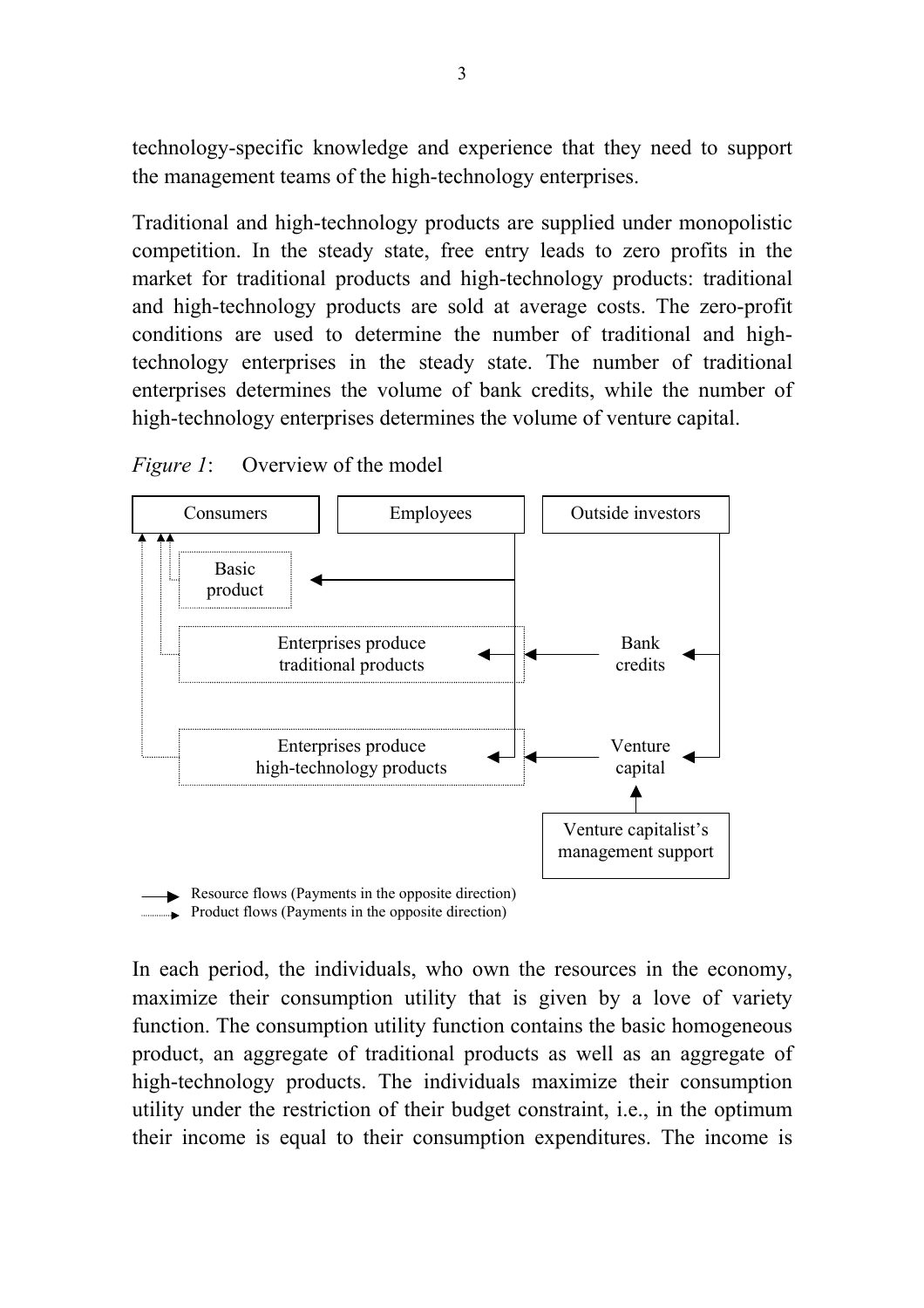given by the wage income and capital income because individuals demand, as risk-averse outside investors, a risk premium for capital invested in hightechnology enterprises. The risk-less rate of interest is equal to zero. The consumption expenditures are given by the sum of product quantities multiplied by the respective product prices.

In the steady state, the individuals' income is constant and the saving rate is equal to zero. The story behind this is as follows. The start-up investments are totally sunk after they have been invested, and each enterprise is active for only one period. The enterprises do not have to pay interests but they have to repay the start-up investment, and enterprises producing hightechnology products additionally have to pay a risk premium. The risk premium is part of the income and is thus consumed, while the start-up investments are repaid to the risk-averse outside investors. In the next period, the outside investors offer this capital to the next generation of entrepreneurs for start-up investments. Therefore, in the steady state, the individuals' income is constant, and the saving rate of the economy is equal to zero.

# **3 Conditions for Liquid Venture Capital Markets**

## *Consumer Behaviour*

A representative individual maximizes the following consumption utility function that consists of the basic homogeneous product, an aggregate of traditional products and an aggregate of high-technology products. The traditional and high-technology products are aggregated with a constant elasticity function (Dixit and Stiglitz 1977). The consumption utility function is given by:

$$
\begin{bmatrix}1\end{bmatrix} \quad U=X_{B}^{\beta_{B}}\left(\sum_{m}X_{mi}^{\rho_{i}}\right)^{\frac{\beta_{T}}{\rho_{i}}}\left(\sum_{n}X_{nt}^{\rho_{t}}\right)^{\frac{\beta_{T}}{\rho_{t}}},
$$

where

 $\beta_s$  with  $s \in \{B, T\}$  and  $0 < \beta_s < 1$  denotes the income shares of the basic product and the aggregate of traditional products,

 $X_{\overline{n}t}$  denotes the quantity of a particular traditional product,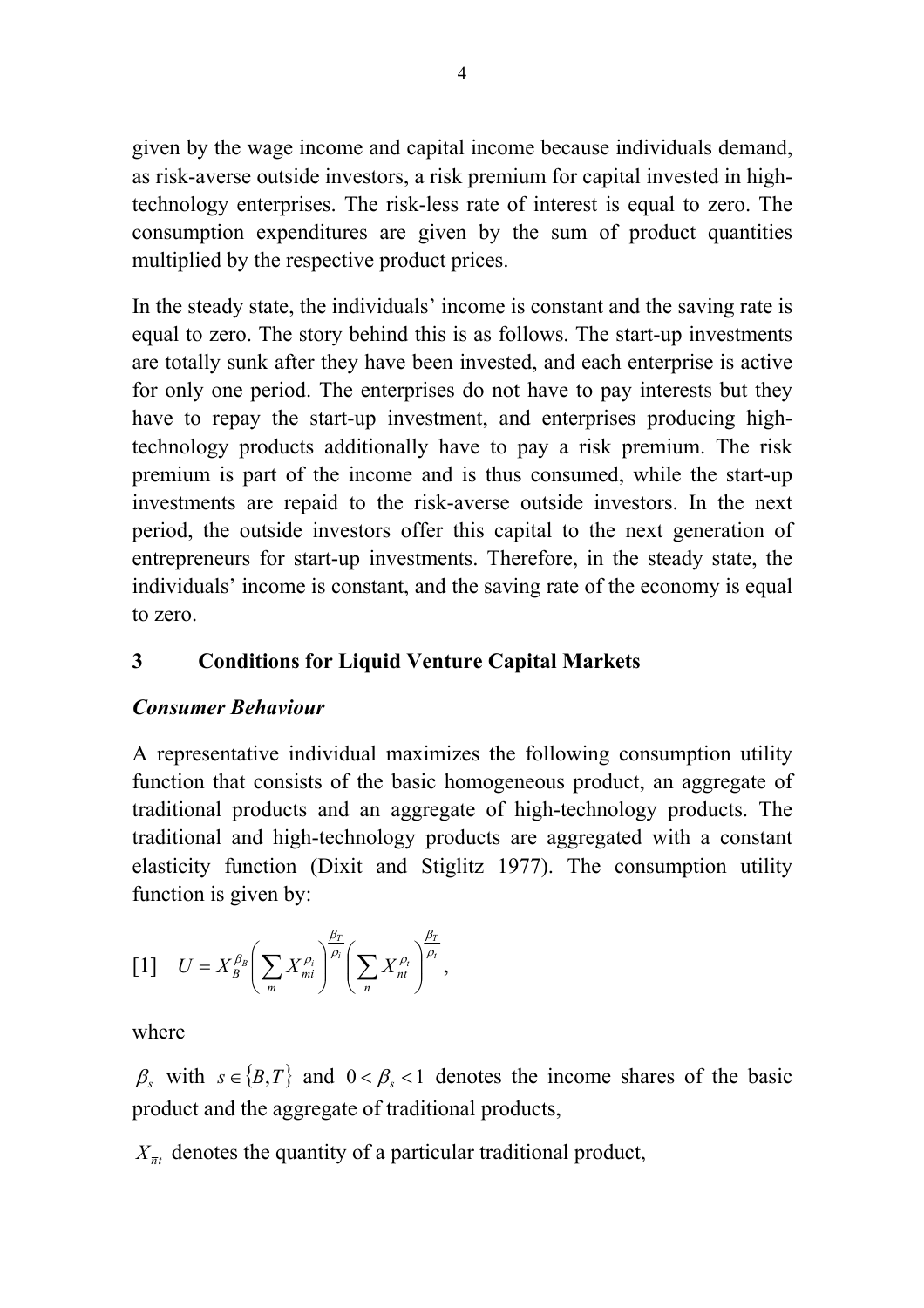$X_{\overline{m}i}$  denotes the quantity of a particular high-technology product,

 $X_B$  denotes the quantity of the basic homogeneous product,

 $\rho_j$  with  $0 < \rho_j < 1$ ,  $j \in \{i, t\}$  denotes the degree of differentiation in the monopolistic market for traditional and high-technology products, respectively. The elasticity of substitution between any two products is identical. The elasticity of substitution increases with the parameter  $\rho_i$ . If the parameter  $\rho_i$  would be equal to one (which I rule out here) the products were perfect substitutes.

The representative individual maximizes the consumption utility function [1] under the following budget constraint:

$$
[2] \t pB XB + \sum_{m} pmi Xmi + \sum_{n} pnt Xnt = Y,
$$

- $p_B$  denotes the price of the basic homogeneous product,
- $p_{\overline{n}t}$  denotes the price of a particular traditional product,
- $p_{\overline{m}}$  denotes the price of a particular high-technology product,
- *Y* denotes the income of the individuals.

Maximizing the consumption utility under the budget constraint with respect to the product quantities and inserting the individuals' income gives the Marshallian demand function for a particular traditional product  $\bar{n}$  as a function of the prices for traditional products, the wage rate, the number of individuals, and the income shares. Since traditional and high-technology products have the same income share  $\beta_{\tau}$ , the Marshallian demand functions do not depend on the price index of the respective other product group supplied under monopolistic competition. The Marshallian demand functions for a high-technology product  $\overline{m}$  and for a traditional product  $\overline{n}$ are then given by:

[3] 
$$
X_{\overline{m}i} = \frac{Yp_{\overline{m}i}^{\frac{1}{\rho_{i}-1}}}{\beta \sum_{n} p_{\overline{m}i}^{\frac{\rho_{i}}{\rho_{i}-1}}}
$$
 and  $X_{\overline{n}t} = \frac{Yp_{\overline{n}i}^{\frac{1}{\rho_{t}-1}}}{\beta \sum_{n} p_{\overline{n}i}^{\frac{\rho_{t}}{\rho_{t}-1}}}$ , with  $\beta = \beta_{B} \left[ \frac{1}{\beta_{T}} + \frac{2}{\beta_{B}} \right]$ .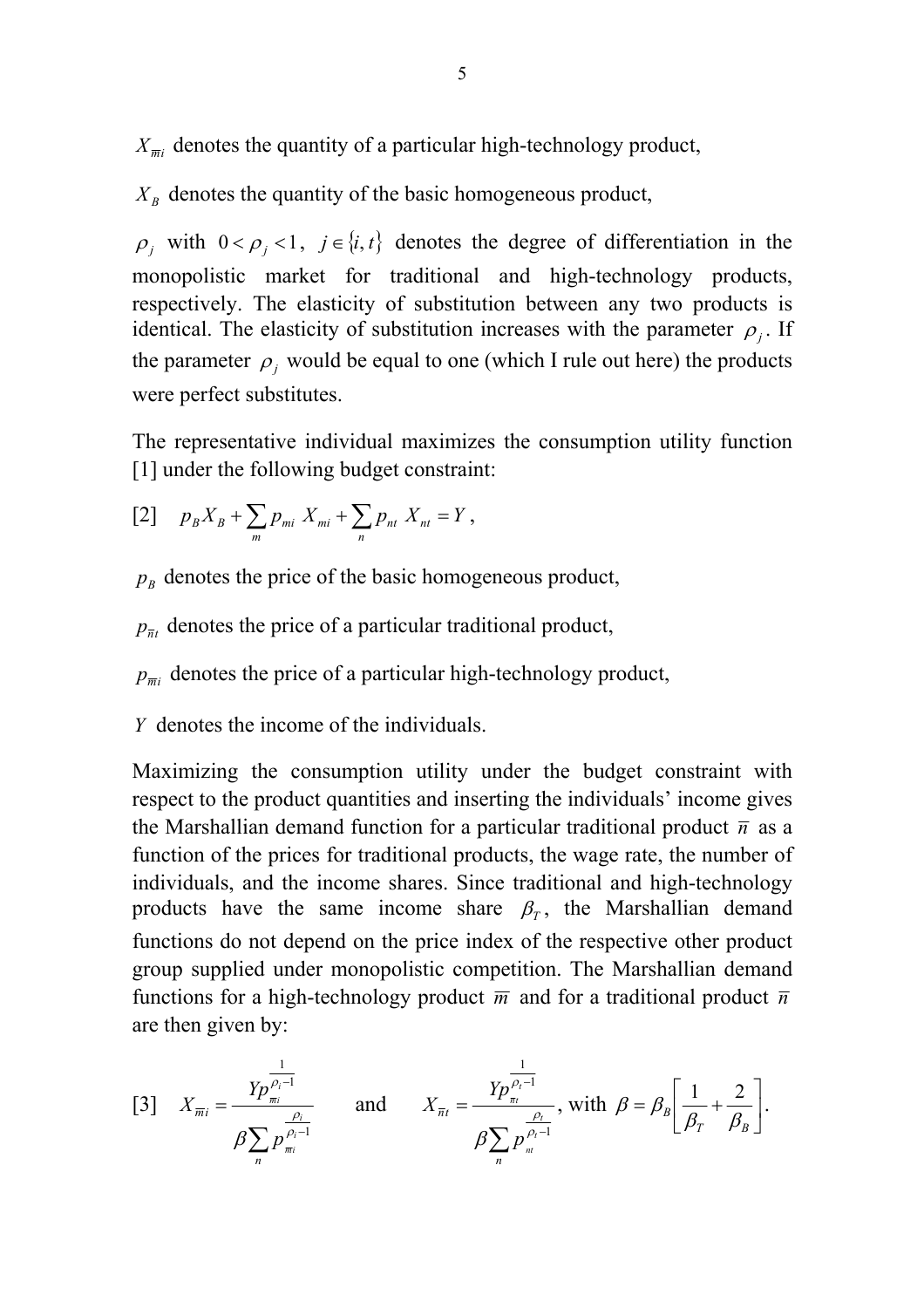## *Venture Capitalists' Role*

Let me now turn to the role of the venture capitalists in financing hightechnology entrepreneurs before discussing the profit maximization problem of a high-technology entrepreneur. The development of hightechnology products is uncertain. Entrepreneurs who want to develop a high-technology product are successful only with the probability  $\psi$ . Therefore, the start-up investment  $I_i$  is lost with the probability  $1-\psi_i$ . Because of this uncertainty, enterprises producing high-technology products have to repay an amount *R* that is higher than the start-up investment, while enterprises producing traditional products only have to repay the start-up investment since this investment is not uncertain.

The venture capitalist's management support increases the probability of a successful development of the entrepreneur's high-technology product to  $\psi_i^{VC} > \psi_i$ . Supporting the entrepreneur is not costless for the venture capitalist. In case he supports an entrepreneur, the venture capitalist has to carry costs that amount to *C* .

Each venture capitalist maximizes his expected profits under the restriction that the risk-averse outside investors also offer capital for the start-up investments of high-technology entrepreneurs in the next period. Because these investments are risky, the risk-averse outside investors demand a risk premium *P* per high-technology entrepreneur that depends on the degree of risk aversion of the outside investors. The higher the degree of risk aversion of the outside investors is, the higher the risk premium must be.

Consider a representative risk-neutral venture capitalist. This venture capitalist will support a high-technology entrepreneur only if his expected profit with management support exceeds his expected costs without management support. If the venture capitalist supports the high-technology entrepreneur, his expected profit is given by:

$$
[4] \quad \hat{\pi}_{VC} = -I_i + \psi_i^{VC} R - C - P \ .
$$

If he does not support the high-technology entrepreneur, his expected profit is given by:

$$
[5] \quad \hat{\pi}_{VC} = -I_i + \psi_i R - P.
$$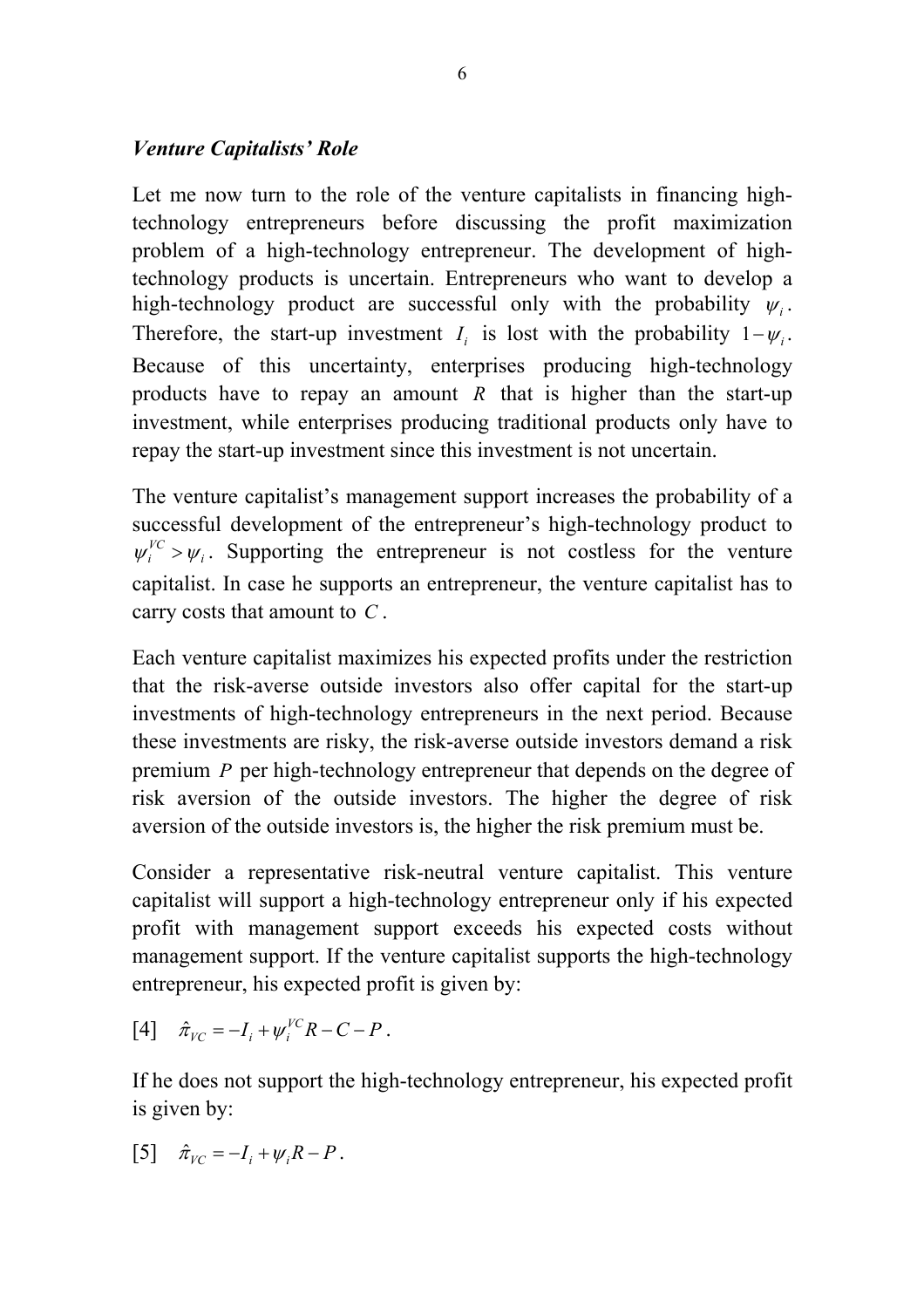In the steady state, competition between venture capitalists will drive venture capitalist's expected profit to zero. Moreover, since venture capitalists are assumed to be identical, they do not differ with respect to their experience accumulated in the past and they do not differ with respect to their reputation, all venture capitalists do or do not support hightechnology entrepreneurs in the steady state.

The venture capitalist and a high-technology entrepreneur specify the level of the repayment *R* in a contract, while the venture capitalists management support is not contractible. This assumption is reasonable given that it would be extremely difficult for third parties, such as courts, to verify the actual amount of support provided and to determine whether this amount was adequate. As a result of non-contractibility, the contractually specified repayment must provide incentives for management support.

There are two possible levels for the repayment in the steady state. If the venture capitalist does not support the entrepreneur, this repayment must be equal to  $R^{WVC} = (I_i + P)/\psi_i$  because of the zero-profit condition of the venture capitalist's expected profits. If the venture capitalist supports the high-technology entrepreneur, the repayment must be equal to  $R^{VC} = (I_i + P + C)/\psi_i^{VC}$ . The investment strategy of the venture capitalist in the steady state depends on the size of the effect of his active involvement and on the costs of management support.

Does the venture capitalist have incentives to support the high-technology entrepreneur if the repayment without management support has been contractually specified? Inserting the repayment without management support  $R^{WVC}$  into the venture capitalist's expected profit function [4] leads to  $\hat{\pi}_{VC} = -(I_i + P + C) + \psi_i^{VC} (P + I_i) / \psi_i$  which can be smaller or larger than zero depending on the values of the variables. Only if

[6] 
$$
\psi_i^{VC}(I_i + P) - (I_i + P + C)\psi_i > 0
$$
,

the venture capitalist would support the high-technology entrepreneur even if the repayment in which the costs for management support is not considered has been specified in the contract.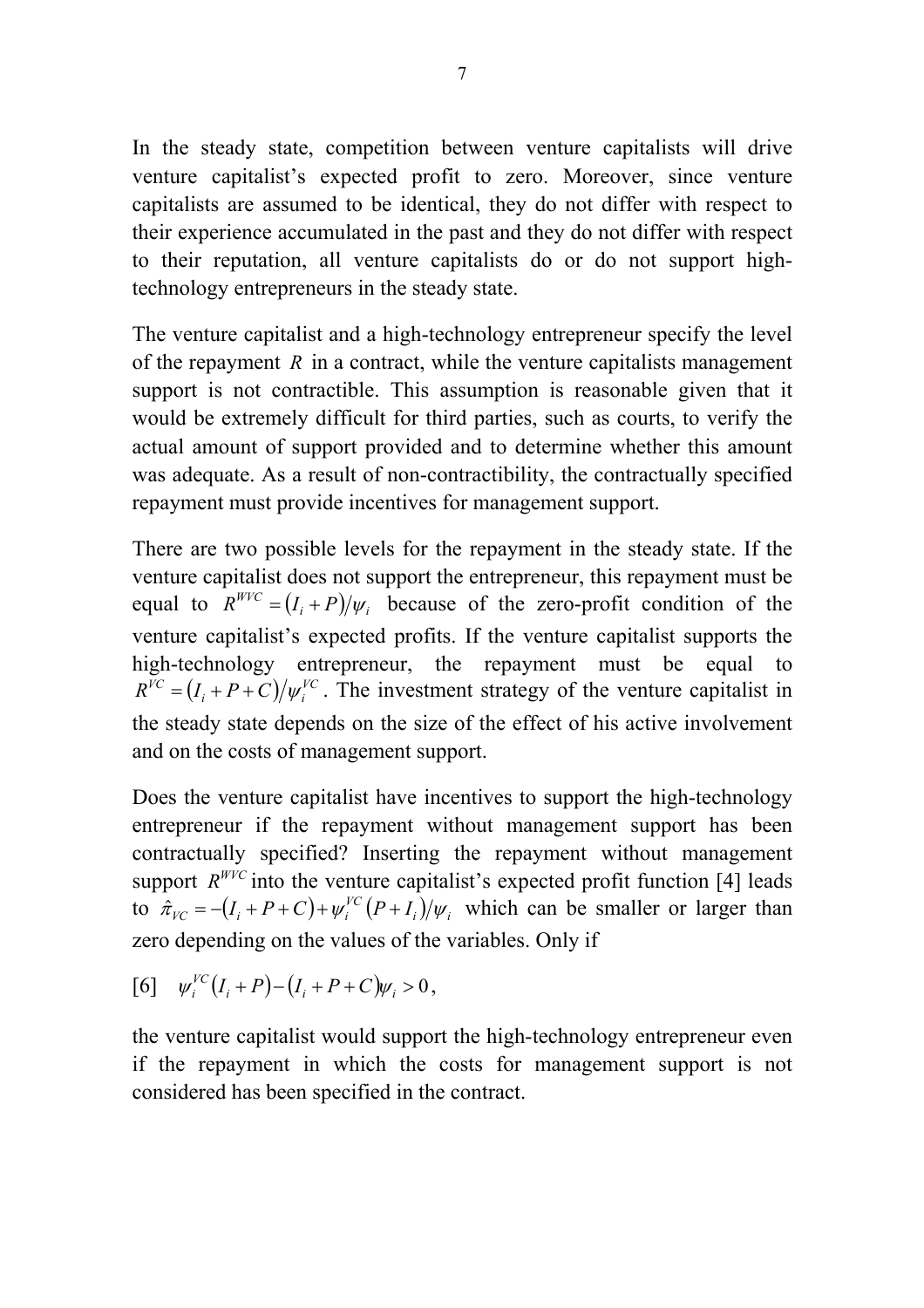Does the venture capitalist actually support the high-technology entrepreneur if the repayment with management support has been contractually specified? Inserting the repayment with management support  $R^{VC}$  in the venture capitalist's expected profit [4] leads to  $\hat{\pi}_{VC} = \psi_i (I_i + P + C) / \psi_i^{VC} - (P + I_i)$  which is only smaller than zero if condition [6] holds.

Thus, if condition [6] holds, the venture capitalist supports the hightechnology entrepreneur independent of whether the repayment with or without management support is contractually specified. If the repayment with management support is contractually specified, the venture capitalist has an expected profit that is equal to zero, while if the repayment without management support is contractually specified, his expected profit is positive. However, if the condition is not fulfilled, a venture capital market on which financial means are offered in combination with management support will never develop.

Which one of the repayments will be specified? In this simple model of venture capital finance, the high-technology entrepreneur will always choose the contract with the lowest repayment because the venture capitalist has no additional mechanism beside the repayment that he can use to commit himself to support the high-technology entrepreneur after the repayment has been specified and because of the competition between venture capitalists. Setting the repayment with management support  $R^{VC} = (I_i + P + C)/\psi_i^{VC}$  smaller than the repayment without management support  $R^{WVC} = (I_i + P)/\psi_i$  leads to condition [6]. Thus, if condition [6] holds the venture capitalist supports the high-technology entrepreneur and has an expected profit that is equal to zero.

To summarize the venture capitalists' behaviour: in the steady state, the venture capitalists do not only offer the financial means for the start-up investments of high-technology entrepreneurs but also management support which increases the profitability of high-technology enterprises. In exchange for the start-up investment  $I_i$  and their management support, the venture capitalists demand a repayment  $R^{VC} = (I_i + P + C)/\psi_i^{VC}$ . The repayment is adjusted for the lower probability of high-technology entrepreneurs to fail which results from the venture capitalists' active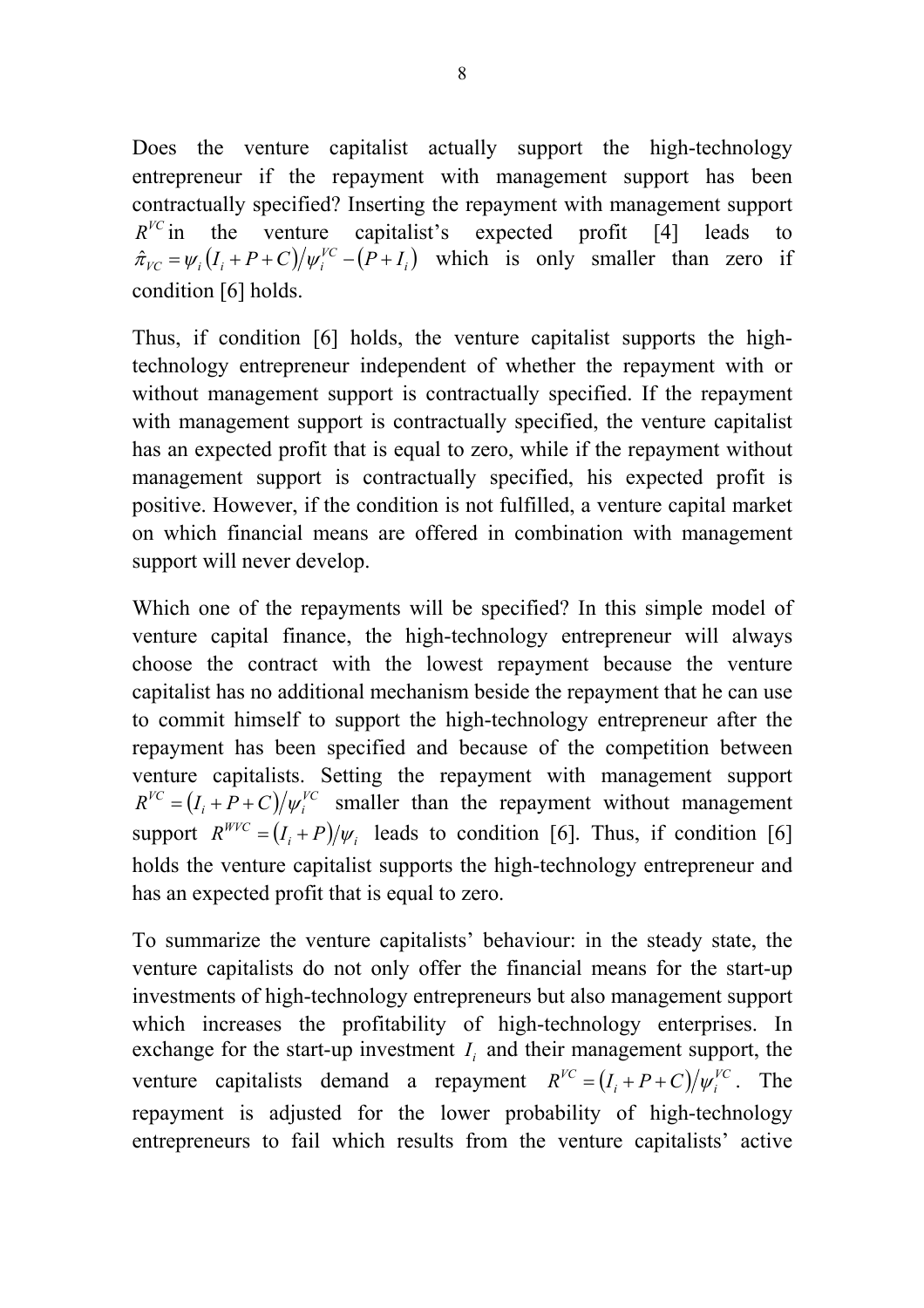involvement and for the venture capitalists' costs which arise because of management support.

Inequality [6] gives the first condition that must be fulfilled for a liquid venture capital market to emerge. Only if inequality [6] is fulfilled a liquid venture capital market will emerge since then the expected profit of a hightechnology entrepreneur is higher with than without venture capital and the venture capitalist's management support. Put it differently, these markets will develop only if the gain in the success probability through the venture capitalist's management support is substantial compared to the costs of the management support.

## *Entrepreneur behaviour*

Let me now turn to the profit maximization of a high-technology entrepreneur. An entrepreneur who wants to start her own high-technology enterprise, i.e., an enterprise that produces a high-technology product, maximizes her profit and takes the Marshallian demand function [3] as given. If the high-technology entrepreneur develops her product successfully, she receives positive revenues and repays the venture capitalist. If the high-technology entrepreneur does not develop her product successfully, her revenues are equal to zero and she repays nothing to the venture capitalist. The expected profit of the entrepreneur who wants to develop a high-technology product  $\overline{m}$  is then given by:

$$
[7] \quad \hat{\pi}_{\overline{m}i} = \begin{cases} 0 & \text{if unsuccessful} \\ (p_{\overline{m}i} - w)X_{\overline{m}i} - R^{VC} & \text{if successful} \end{cases}.
$$

Since the venture capitalist supports the high-technology entrepreneur, the high-technology entrepreneur is successful with probability  $\psi_i^{FC}$ . Therefore, the expected profit can be written as:

$$
[8] \quad \hat{\pi}_{\overline{m}i} = \psi_i^{VC} (p_{\overline{m}i} - w) X_{\overline{m}i} - \psi_i^{VC} R^{VC}.
$$

The entrepreneur who wants to develop a high-technology product maximizes the expected profit of the enterprise by setting the profitmaximizing product price. As usual in this type of models, the entrepreneur does not consider the impact of her price setting behaviour on the product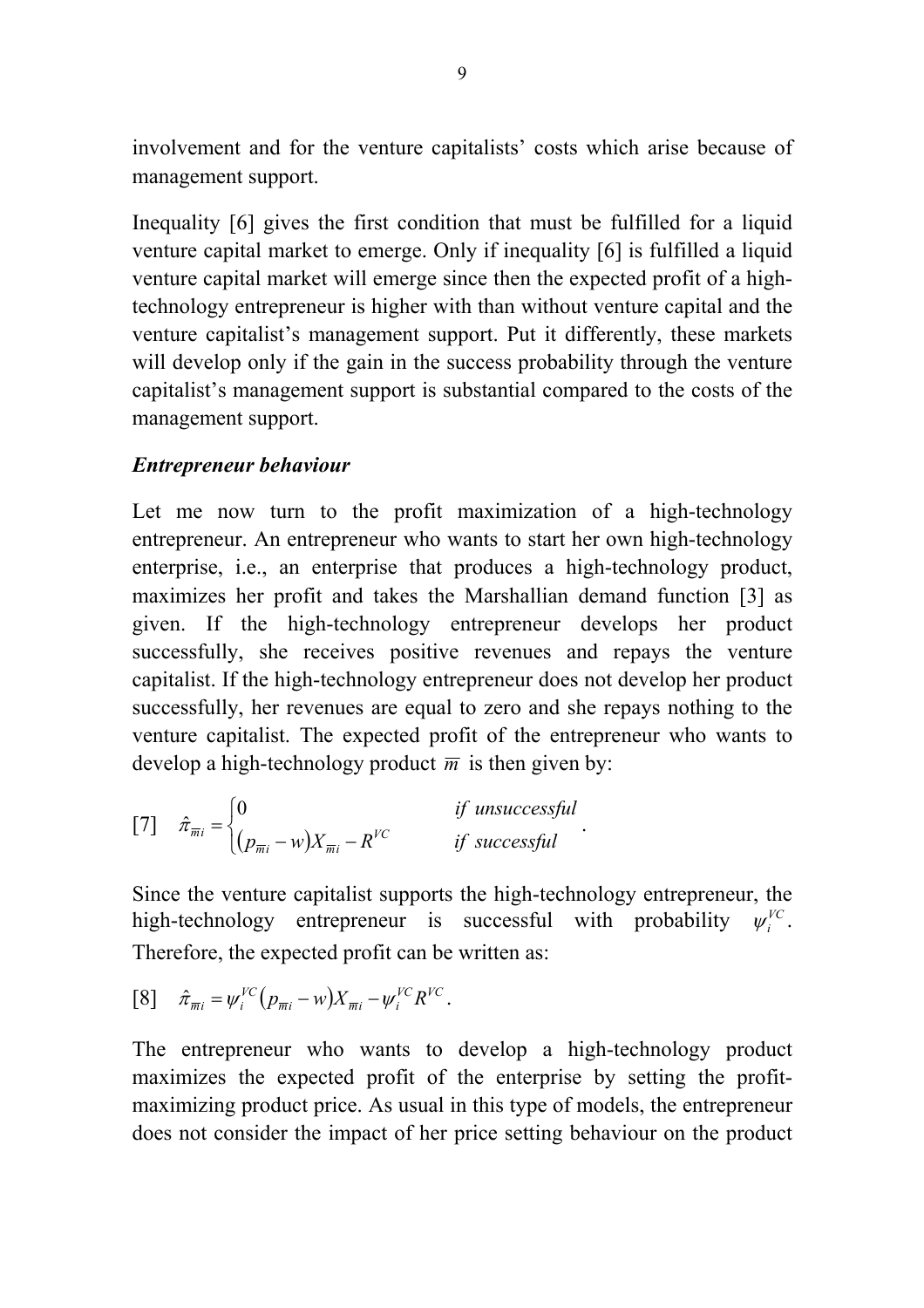price index in the Marshallian demand function (see, for example, Romer 1986). For the optimal product price, it follows:

$$
[9] \quad p_{\overline{m}i}^* = \frac{1}{\rho_i} w.
$$

Hence, the entrepreneur producing a high-technology product sells her product at a constant mark-up over the wage rate. This mark-up decreases with the degree of substitution. In the case of perfect substitutes, i.e.,  $\rho_i = 1$ , the mark-up would be equal to zero, while in the case of complementary products, i.e.,  $\rho_i \rightarrow 0$ , the mark-up would be infinite.

Using this optimal product price, which is identical for all high-technology products, we can write the expected profit of the high-technology entrepreneurs as a function of the number of high-technology enterprises *N<sub>i</sub>*, i.e., of the number of high-technology entrepreneurs that are successful. This yields:

$$
[10] \hat{\pi}_{\overline{m}i} = \frac{\psi_i^{FC} (1 - \rho_i) Y}{\beta N_i} - \psi_i^{FC} R^{FC}.
$$

The profit depends positively on the wage rate, the income of the individuals, and the degree of differentiation and negatively on the number of high-technology enterprises and the level of the repayment. The higher the wage rate or the income of the individuals is, the higher the demand for a particular high-technology product is, and thus, the higher the product quantity a high-technology enterprise can sell. The higher the degree of differentiation, i.e., the lower the parameter  $\rho_i$ , between high-technology products, the higher the mark-up per product unit is. Moreover, the higher the number of high-technology enterprises, the more intensive the competition is, and, thus, the lower the profit is.

The individuals' income in the steady state is given by the wage rate multiplied by the number of individuals plus the risk premium per financed high-technology entrepreneur multiplied by the number of high-technology entrepreneurs  $Y = wL + N_{Fi}^*P$ . The steady state number of high-technology entrepreneurs is given by the number of high-technology enterprises divided by the probability to be successful  $N_{Fi}^* = N_i^* / \psi_i^{VC}$ .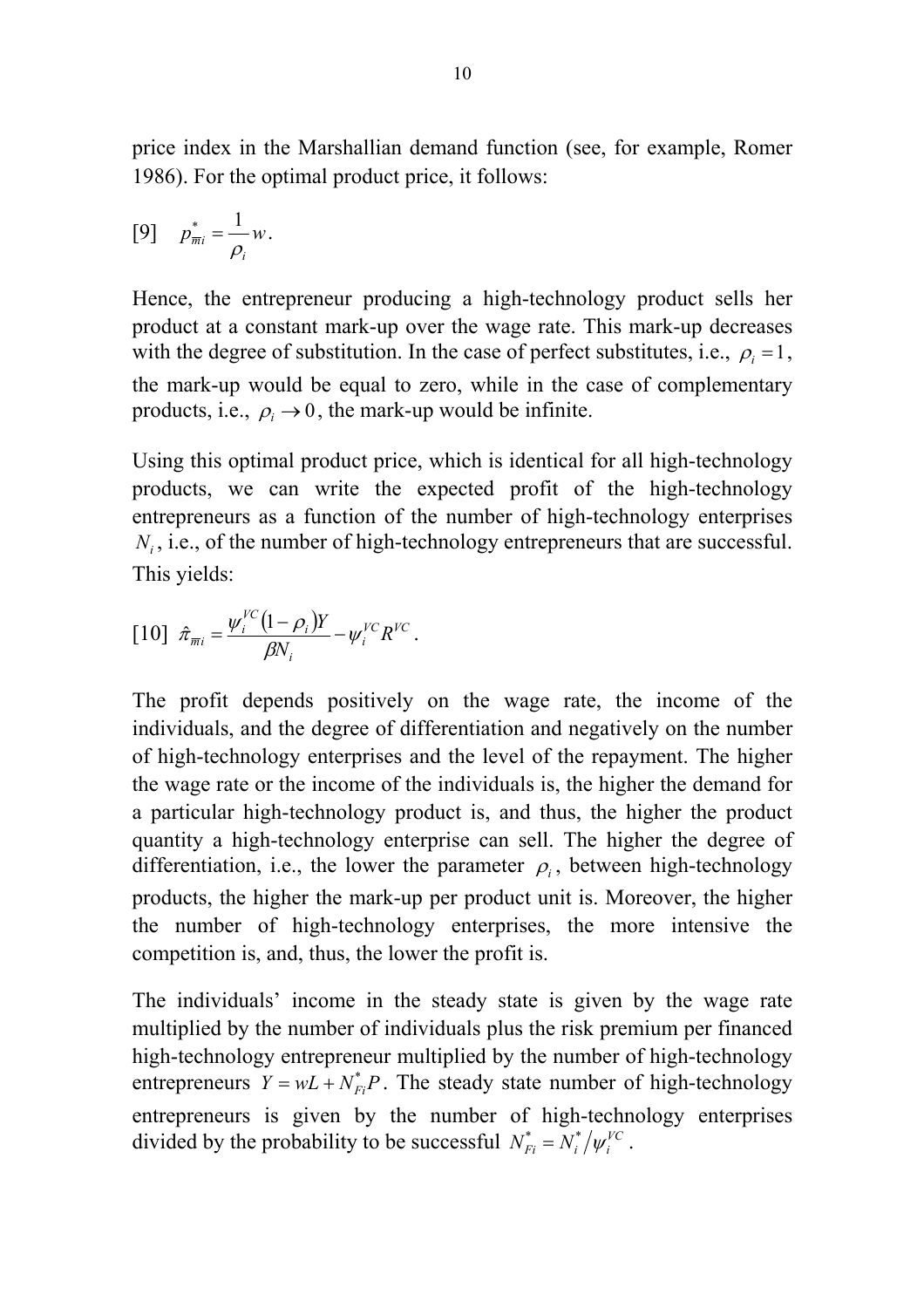The wage rate is determined in the production of the basic homogeneous product. The basic homogeneous product is produced using only labour. In particular, one unit labour is transformed into one unit of the basic homogeneous product. Therefore, the wage rate is equal to the price of the basic homogeneous product, which is set equal to one.

In the steady state, free entry of enterprises producing high-technology products drives the expected profits in this market to zero. Setting [10] equal to zero, and inserting the individuals' income gives the number of enterprises in the market for high-technology products as a function of the exogenous parameters of the model:

[11] 
$$
N_i^* = \frac{\psi_i^{VC}(1-\rho_i)L}{(I_i+P+C)\beta-(1-\rho_i)P}
$$
.

Thus, the venture capitalists' active involvement affects the steady state number of enterprises producing high-technology products because their active involvement in the form of management support increases the probability of high-technology entrepreneurs to be successful. The larger the effect of the venture capitalists' active involvement on the probability to be successful is, the higher the number of enterprises producing hightechnology products in the steady state.

Free entry in the market for traditional products leads to the following steady state number of traditional enterprises:

$$
[12] N_t^* = \frac{(1 - \rho_t)(L + N_t^* P / \psi_i^{VC})}{\beta I_t}.
$$

The demand for venture capital results from the number of high-technology entrepreneurs. The number of venture-capital-backed high-technology entrepreneurs is higher than the number of enterprises producing hightechnology products because not all high-technology entrepreneurs are successful. The venture capital demand results from the number of venturecapital-backed high-technology entrepreneurs multiplied by the start-up investment:

$$
[13] V_d^* = N_{Fi}^* I_i = \frac{N_i^* I_i}{\psi_i^{VC}} = \frac{I_i L(1 - \rho_i)}{(I_i + P + C)\beta - P(1 - \rho_i)}.
$$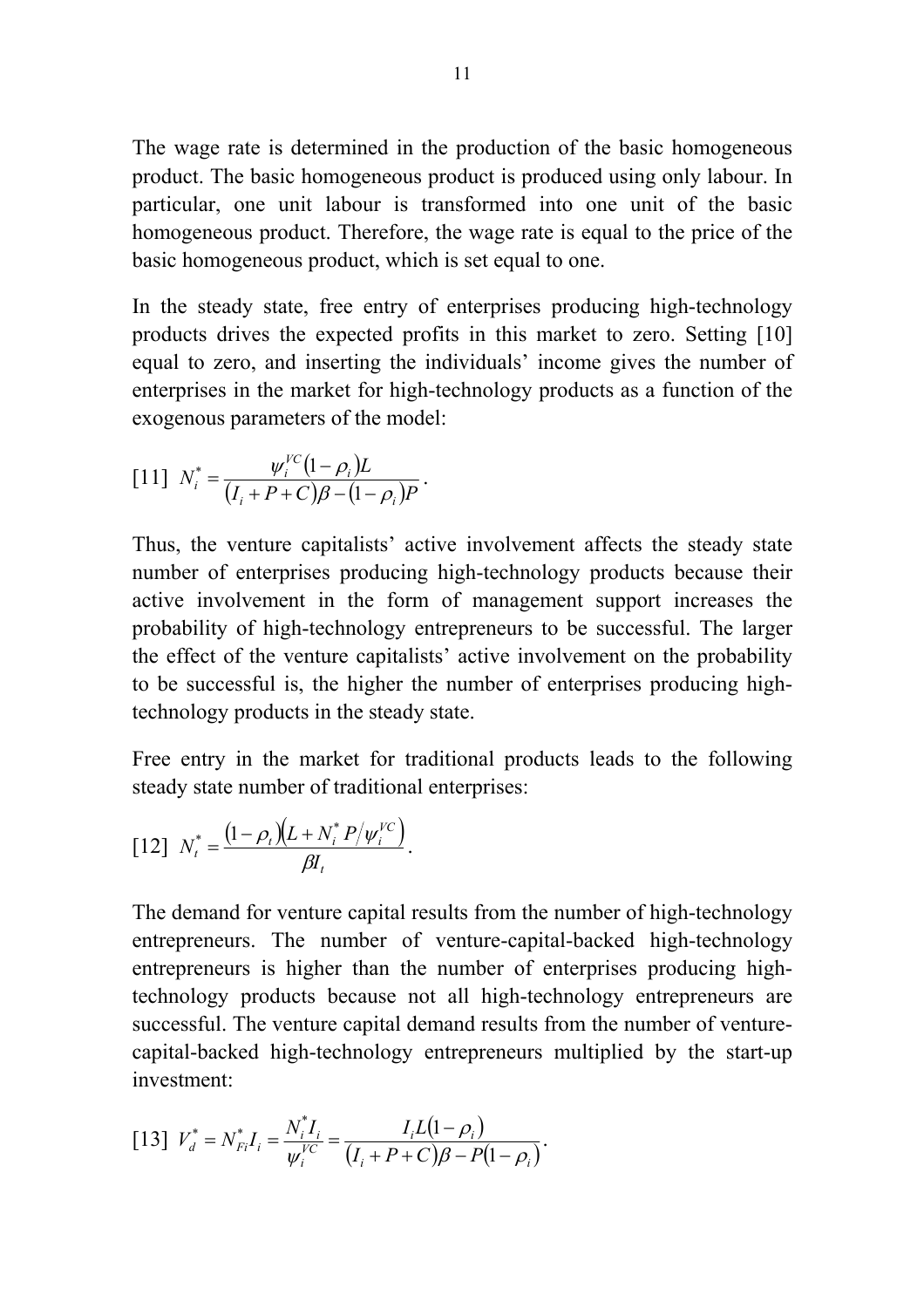As the partial derivative of the venture capital demand with respect to the risk premium indicates, the higher the risk premium, the lower the venture capital demand is because  $\beta > 1 > (1 - \rho_i)$ . Like the start-up investments and the venture capitalists' costs for management support, the risk premium is part of the fixed costs of the high-technology enterprises. Increasing these fixed costs reduces the number of high-technology enterprises that is needed to fulfil the zero-profit condition in this monopolistic market. Thus, for a higher risk premium, fewer high-technology entrepreneurs try to start a high-technology enterprise.

Moreover, the venture capital demand increases with the start-up investment. An increase in the start-up investment has two effects. First, each high-technology entrepreneur demands more capital, which ceteris paribus increases the venture capital demand. Second, an increase in the start-up investment increases the fixed costs of each high-technology enterprise and, thus, reduces the optimal number of high-technology enterprises and, therefore, the number of high-technology entrepreneurs demanding venture capital. In this model, as indicated by the partial derivative of equation [13] with respect to the start-up investment, the first effect is larger than the second one.

The venture capital demand increases with the size of the economy (with *L*) because the larger the economy is, the more high-technology products are demanded. By contrast, the venture capital demand decreases with the costs of venture capitalists' management support, which increase the fixed costs of the high-technology enterprises, and with the differentiation parameter because the more the high-technology products can be substituted (the higher the parameter  $\rho_i$ ), the lower the number of hightechnology enterprises is that fulfils the zero-profit condition in this monopolistic market.

The second condition for the emergence of liquid venture capital markets results from the number of high-technology enterprises in the steady state. Venture capital markets will develop only if the demand for venture capital is sufficiently high, i.e., if the optimal number of high-technology enterprises given by equation [11] is at least equal to one. This is because the number of high-technology enterprises is integer constraint and less than one high-technology enterprise cannot be started. Using equation [11],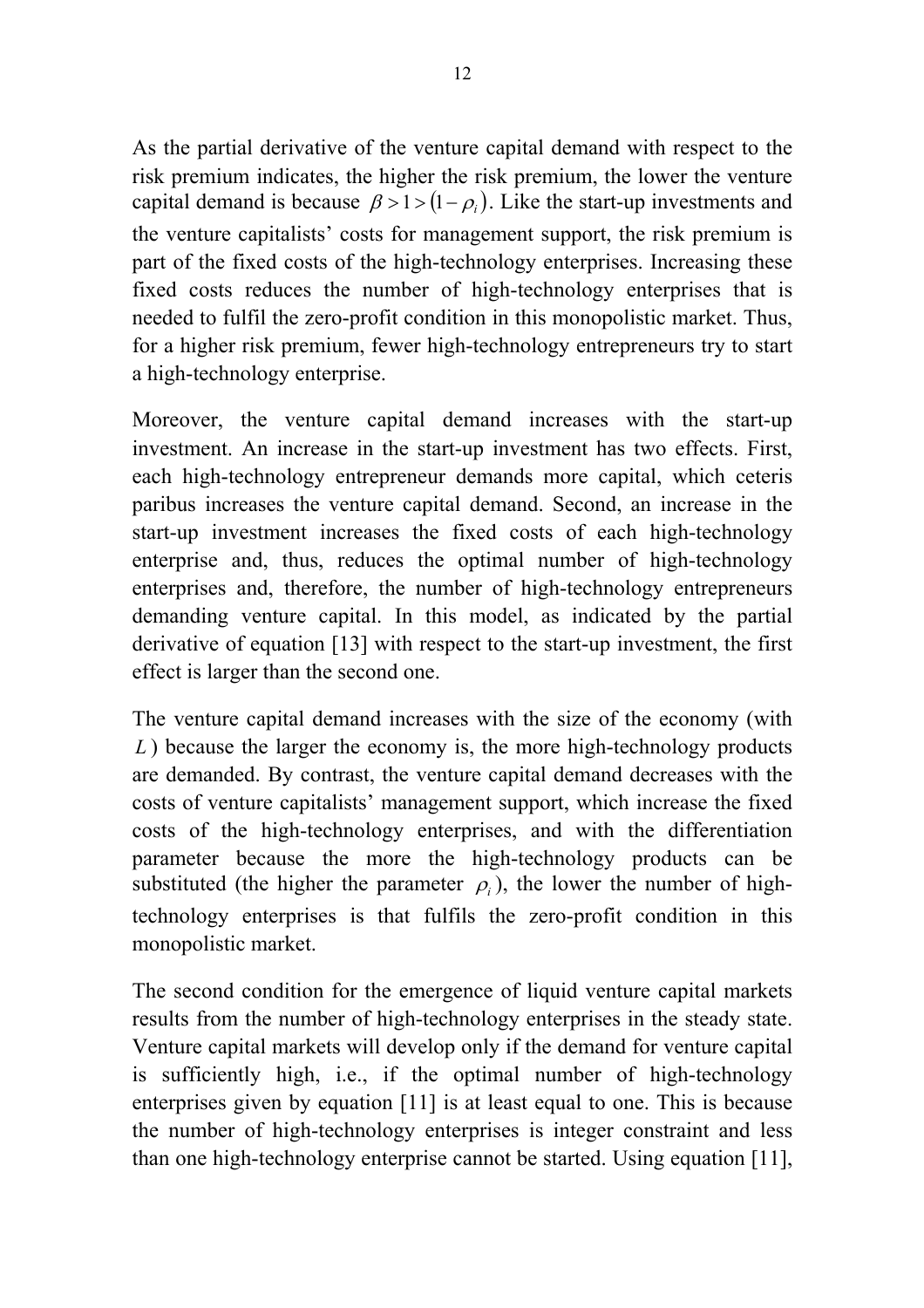one can derive a condition under which the agents of the economy, i.e., the high-technology entrepreneurs and the venture capitalists, have incentives to establish a market for venture capital.

Setting equation [11] larger and equal to one and solving for the number of individuals results in:

$$
[19]\ L \geq \frac{(I_i + P + C)\beta - (1 - \rho_i)P}{\psi_i^{VC}(1 - \rho_i)}.
$$

Thus, only if the number of individuals is sufficiently large (the right-hand side of this inequality is positive because  $\beta_2 > 1 > (1 - \rho_i)$ , a venture capital market will develop.

Assuming that [19] holds with equality, one can analyse how the parameters on the right-hand side affect the number of individuals in the economy that is necessary for the genesis of venture capital markets. The partial derivative indicates that the higher the start-up investment, the costs of the venture capitalists to support the management, or the risk premium for the outside investors is, the higher the number of individuals for the genesis of venture capital markets must be. Figure 2 explains the reason for the positive relationship.

The two solid lines in Figure 2 depict the profit without fixed costs and the fixed costs of a high-technology enterprise. For a venture capital market to develop, the intersection of these two lines must result in a number of hightechnology enterprises that is at least equal to one. An increase in the startup investment ceteris paribus reduces the number of high-technology enterprises from one to less than one because the higher the start-up investment is, the lower the number of enterprises in the monopolistic market must be that drives the profits of the high-technology enterprises to zero. Without changing the profit of the high-technology enterprise, a venture capital market would never develop because the optimal number of high-technology enterprises (which results from the intersection of the profit without fixed costs and the fixed costs) is smaller than one. In order to increase the number of high-technology enterprises, the profit without fixed costs of the high-technology enterprise must be increased, and this can be done with an increase in the number of individuals.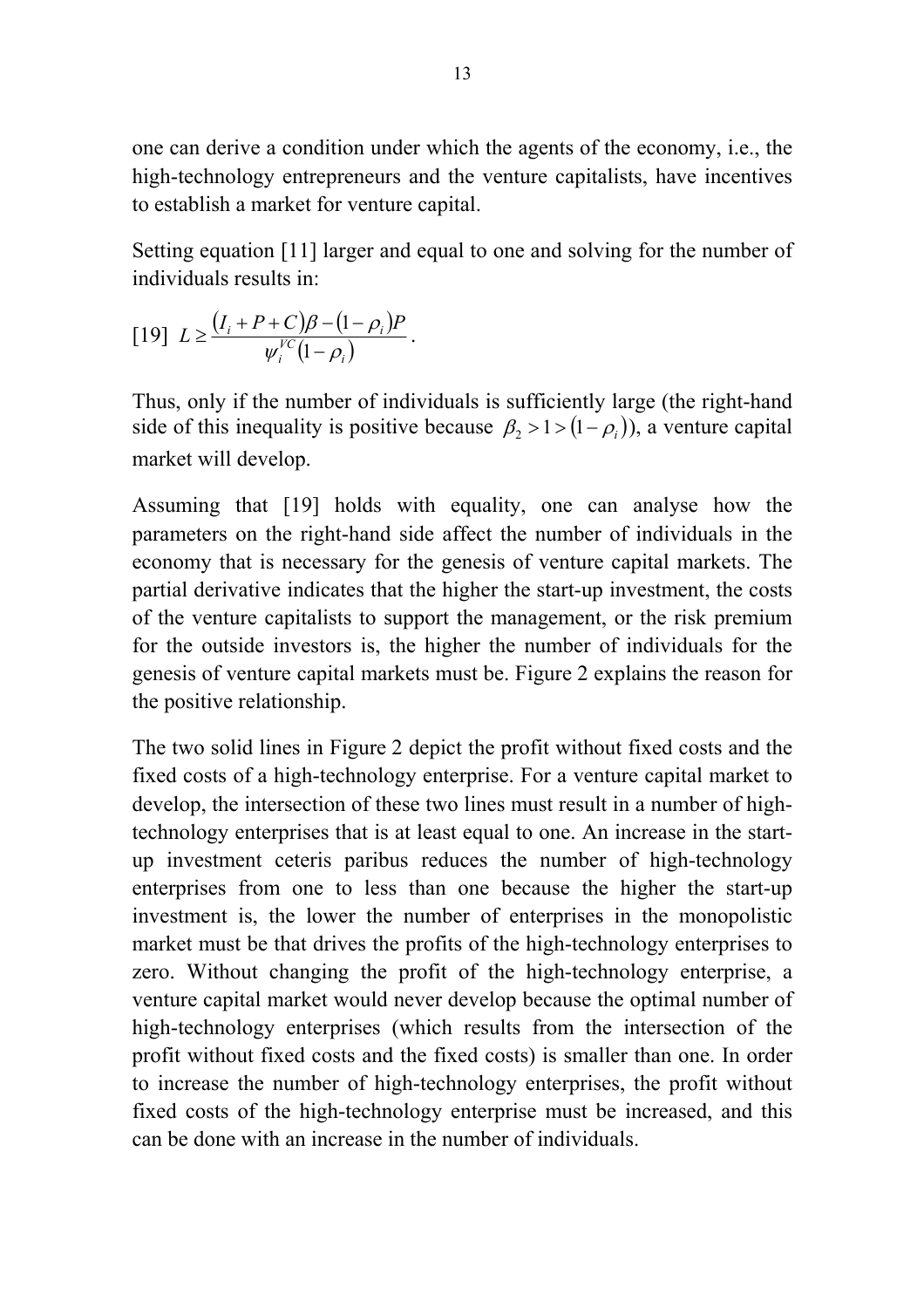

*Figure 2*: Revenue and fixed costs of high-technology enterprises

What about a change in the income shares used for the basic homogeneous good  $\beta_B$  or for traditional and high-technology products  $\beta_T$ ? Remember that  $\beta = \beta_B/\beta_T + 2$ . An increase in the income share that is used for traditional and high-technology products  $\beta$ <sup>T</sup> reduces the number of individuals required for the genesis of venture capital markets. The reason for this is that the higher the income share  $\beta_T$ , the higher the profit without fixed costs of the enterprises producing high-technology products is and, thus, the lower the number of individuals must be.

The higher the parameter which specifies the degree of differentiation between high-technology products  $\rho_i$ , the higher the number of individuals must be to fulfil the condition which ensures the genesis of venture capital markets. The degree of differentiation affects the profit of the hightechnology enterprises. The better high-technology products can be substituted, the lower the profits of the high-technology enterprises are. This effect ceteris paribus lowers the optimal number of high-technology enterprises.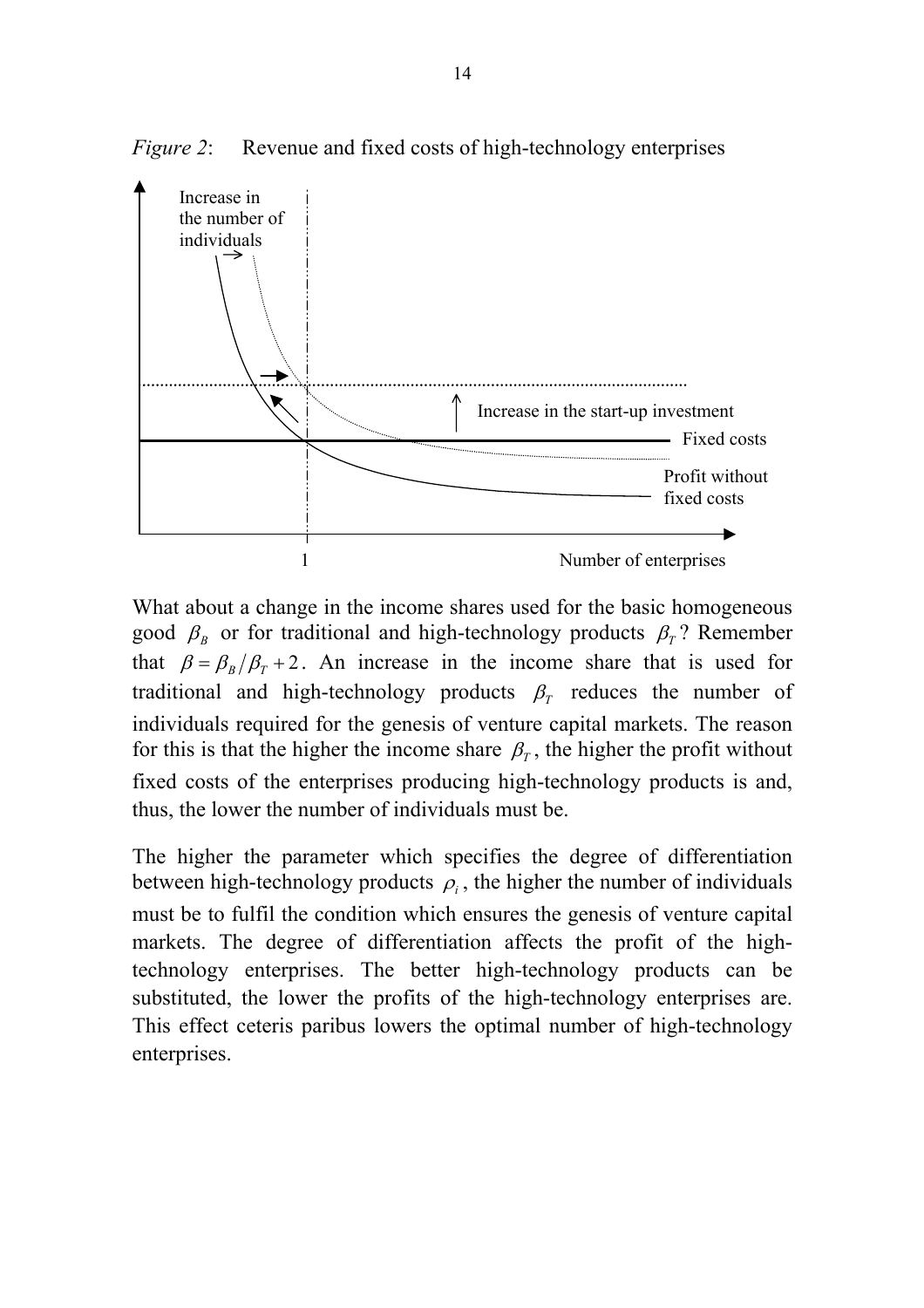## **4 Additional Determinants**

l

The model presented above captures the behaviour of the main agents acting on venture capital markets, such as high-technology entrepreneurs, venture capitalists, and outside investors supplying their capital to venture capital funds. However, the model does not consider explicitly some important aspects that affect the genesis of venture capital markets. The two most important aspects seem to be the determinants of a sufficient venture capital demand by young high-technology enterprises, and stock markets for shares of young high-technology enterprises.2 These aspects are to be discussed in the following.

Venture capital markets will emerge only if venture capital demand is sufficiently large. Factors affecting the level of the venture capital demand are the innovation climate, the willingness and economic incentives of the individuals to share control, $3$  and the price for management support and monitoring of the venture capitalists.

Whether an economy has a sufficient innovation potential for a liquid venture capital market depends in turn on a multitude of determinants which are certainly not of static nature and which are to some extent interdependent. Let me give two examples. First, the innovation potential for a liquid venture capital market depends on the innovation system: The more in-house the research and development activities are, the less likely the development of a venture capital market is. However, the less developed financial markets are, the more likely are in-house research and

<sup>2</sup> Moreover, policy-induced barriers embedded in tax law and regulations of factor and good markets affect substantially the genesis of venture capital markets because they inflate the user costs of venture capital (Schertler and Stolpe 2000). These policyinduced barriers affect the venture capital demand, the venture capital supply or the volume of experienced venture capitalists. For example, labour markets can be regulated in such a way that individuals have low incentives to become hightechnology entrepreneurs or active involved financial intermediaries. Tax laws can undermine the supply of venture capital by outside investors if risk-less assets are more favourable than investments in risky assets.

 $3$  Mayer (2001) argues that the structure of institutions and the activities in the hightechnology sector are related. Europe has opted for high levels of investor protection and this is not stimulating the growth of high-technology enterprises.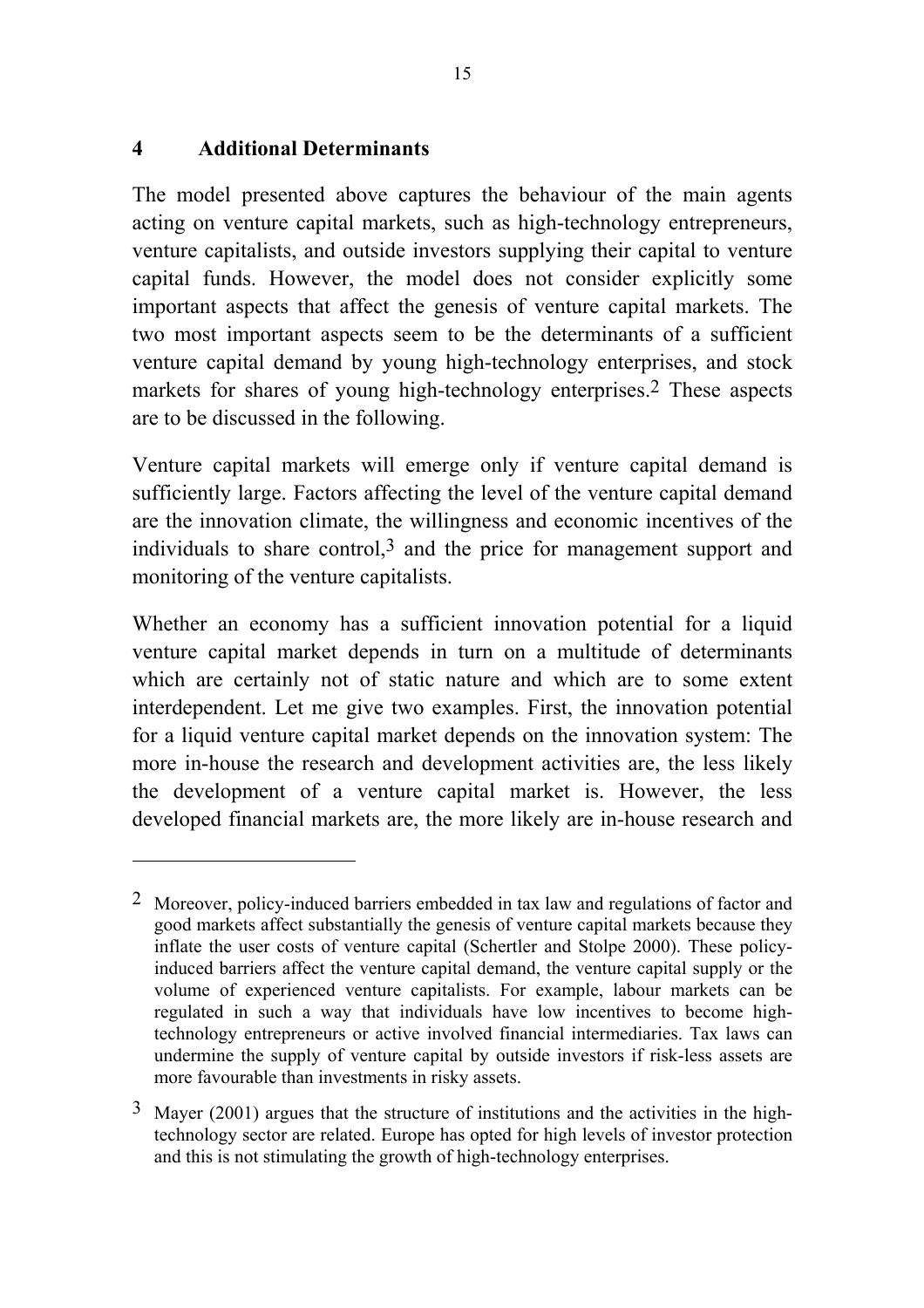development activities. Second, the innovation potential depends on the number of individuals generating ideas. This number in turn is affected by the design of the university system: the more creativeness and individualism a university system initiates, the higher the number of individuals with high-technology ideas might be.

The price for management support and monitoring of venture capitalists can be prohibitively high so that the demand is too low for a venture capital market to develop. The price for management support and monitoring is prohibitive if regulations prevent venture capitalists to be actively involved in the enterprises they finance. Only if venture capitalists have exclusive control rights in the enterprises, they are capable of intervening in the business politics and by doing so they are capable of increasing the expected profit of the enterprises and, thus, of their participations.

I have argued above that the demand for venture capital must exceed a minimum level because high-technology ideas are indivisible. This restriction is weak compared to the one required for endogenous specialization of the venture capitalists. To put it differently, the demand for venture capital and, thus, the number of high-technology enterprises must be so high that venture capitalists can endogenously focus their investments on particular stages of enterprises' development and/or on particular technology areas. Amit et al. (1998) argue that due to specialization, venture capitalists have a comparative advantage in the selection and monitoring of high-technology enterprises compared to other financial intermediaries. Therefore, if the technology sector as a whole is too small, or if high-technology ideas are dispersed over a wide range of technology fields so that venture capitalists cannot specialize and cannot accumulate technology-specific experience, one cannot expect a liquid venture capital market to develop.

The second aspect that affects the genesis of a liquid venture capital market is stock markets for shares of young high-technology enterprises. Financial systems are distinguished in bank-based and stock market-based systems.4

l

<sup>4</sup> For a comparison of different financial systems see Allen and Gale (1995), Demirgüc-Kunt and Levine (1999), Allen and Gale (2000), Carlin and Mayer (2000).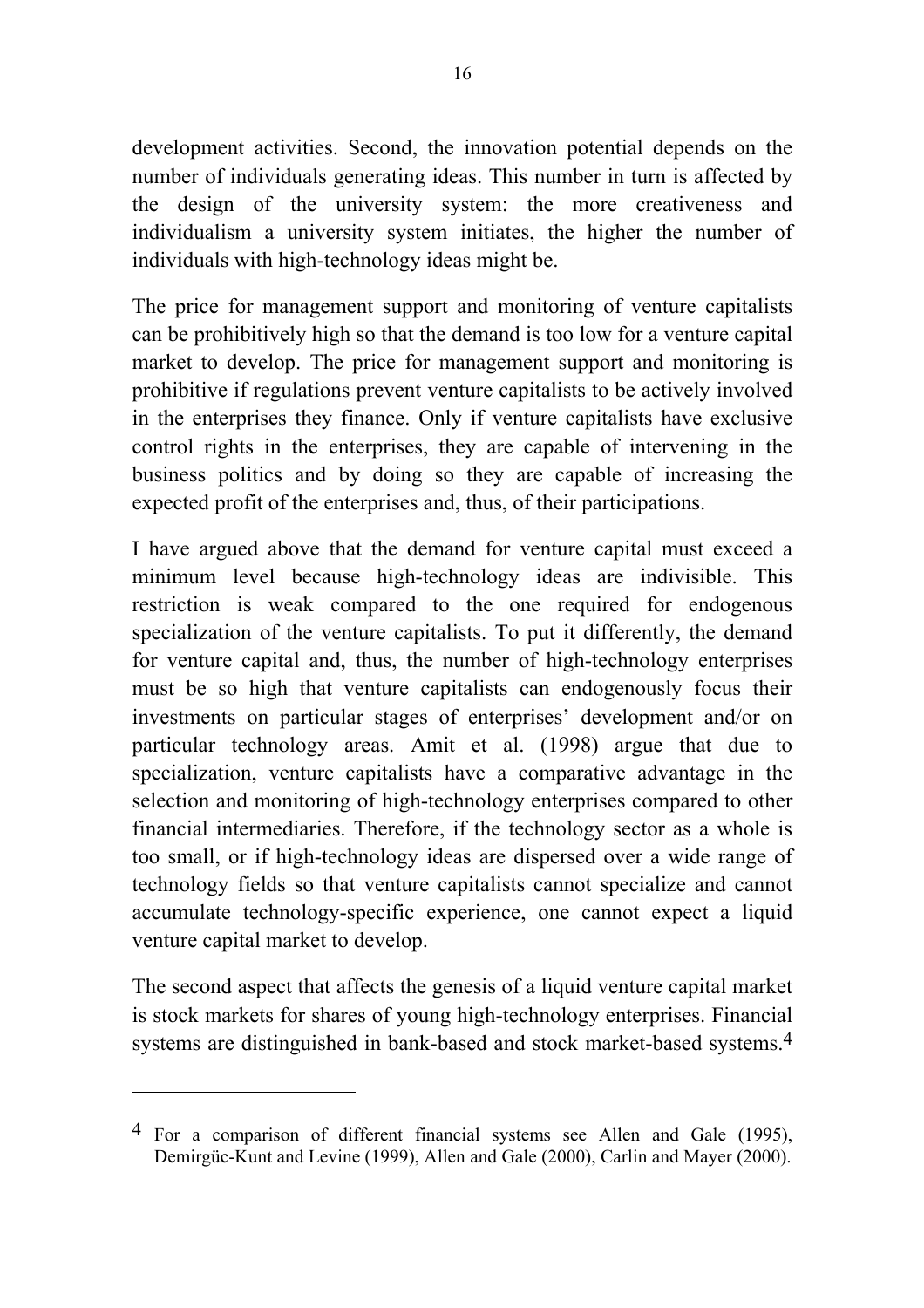For example, in Germany, large banks are the major players, while, in the US, shareholders play an important role. Therefore, the German system is often called a bank-based system, while the US system is called stock market-based. Both systems have advantages as well as disadvantages. However, the bank-based systems seem to have more disadvantages with respect to financing high-technology enterprises especially because the control mechanisms of banks do not work well in the case of hightechnology enterprises. High-technology enterprises that invest a large share of their capital into research and development activities cannot offer collateral. Thus, collateral is not at bank's disposal as a selection mechanism. Additionally, bank managers are less likely to have the experience to select the most promising high-technology enterprises. Offering a single price for all qualities of high-technology enterprises without active selection would lead to a market failure similar to the one presented by Akerlof (1970) for the car market and Stiglitz and Weiss (1981) for credit markets.

Black and Gilson (1998, 1999) argue that a liquid stock market offers venture capitalists and high-technology entrepreneurs the opportunity to enter into an implicit contract over control. Since an IPO gives the entrepreneur the opportunity to re-acquire control at least partly, the entrepreneur has lower incentives for opportunistic behaviour. Moreover, if entrepreneurs have the opportunity to re-acquire control, they are more interested in venture capital finance. In terms of the model presented above this means that a liquid stock market can increase the demand for venture capital because it lowers the transaction costs of high-technology entrepreneurs.

In addition, the presence of liquid stock markets for shares of hightechnology enterprises can support the development of an appropriate skill composition necessary for venture capital markets to develop. Liquid stock markets have a positive impact on the number of individuals in an economy who have some basic experience. Entrepreneurs who sell their enterprises on a stock market for fast-growing enterprises have hands-on experience in managing an enterprise, they have a comprehensive knowledge about a particular technology area, and they have a basic experience about how to go public. These entrepreneurs seem to be natural candidates for becoming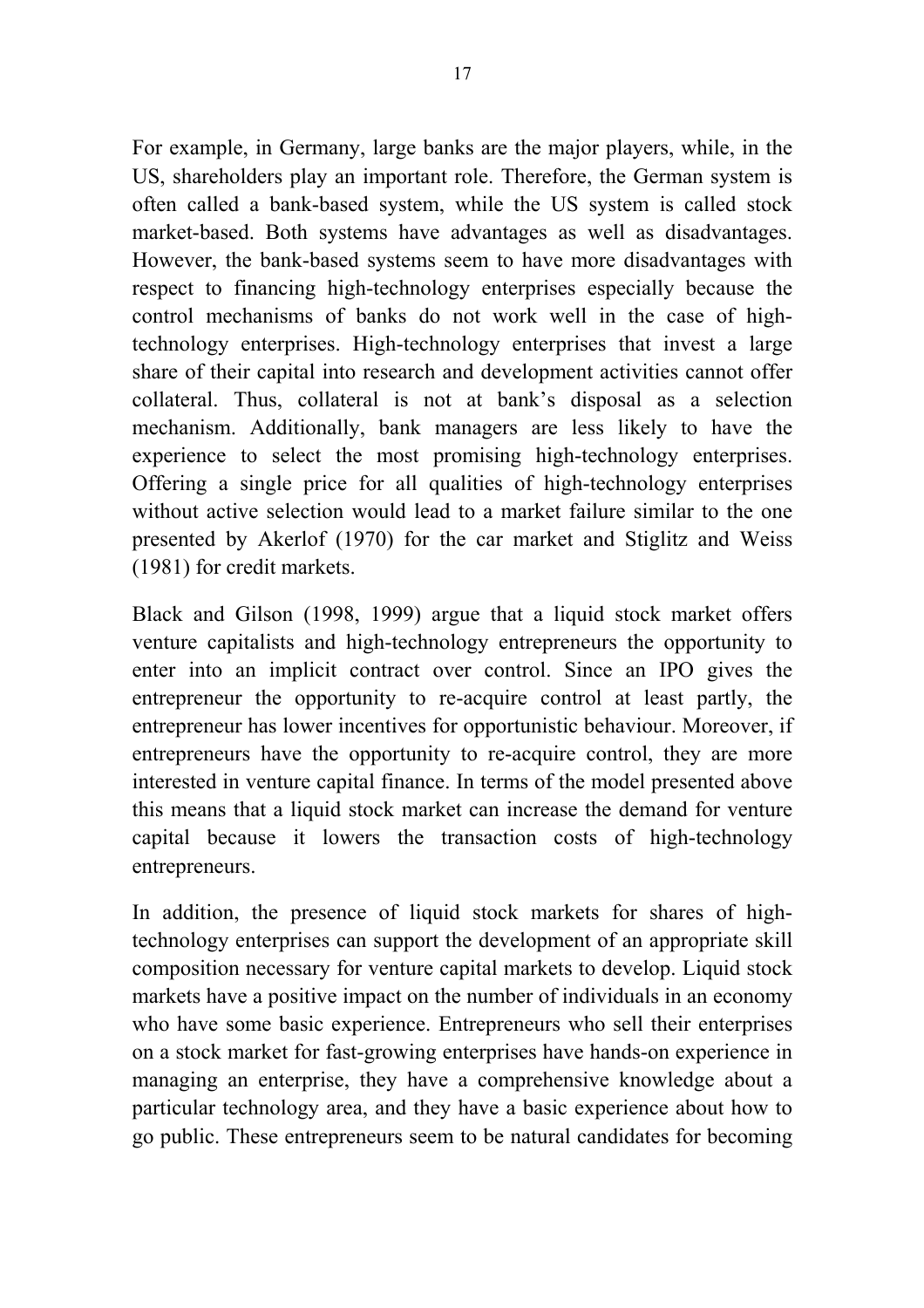venture capitalists who offer management support in addition to financial means.

However, Becker and Hellmann (2000) argue that the existence of a liquid stock market<sup>5</sup> is a necessary but not a sufficient condition for the development of venture capital markets.6 For a venture capital market to develop, appropriate corporate governance structures must be developed that protect outside investors and shareholders sufficiently. Complementary changes in corporate governance and entrepreneurship can be necessary especially if the financial system is bank-based.

New theories on corporate governance in general emphasize the important role of complementarities between various instruments such as payment systems, owner structure, and capital structure (Heinrich 2002). The corporate governance structures of venture capital markets are complex because of the relationship between outside investors and venture capitalists, on the one hand, and because of the relationship between venture capitalists and high-technology entrepreneurs, on the other. In both relationships, corporate governance instruments are used to solve substantial incentive problems (Schertler 2001). It seems that corporate governance instruments used in the relationship between venture capitalists and entrepreneurs are also complementary to the ones used in the relationship between venture capitalists and outside investors.

l

<sup>5</sup> However, for a venture capital market to develop, the liquid stock market has not to be a domestic one as the success of the Israeli venture capital market suggests (Rock 2001, 2002). The exit of Israeli venture-capital-backed enterprises is on the NASDAQ. But it must be questioned whether this exit strategy is also possible in a similar way for enterprises from other countries. This does not seem to be the case because the investor community views Israeli venture-capital-backed enterprises going public as regular, Silicon Valley technology enterprises (Rock 2002).

<sup>6</sup> Becker and Hellmann (2000) study the failure of the German WFG. They find evidence that the leading German banks, which were the founders of the WFG, were more interested in their reputation and in enterprises already financed than in the selection of new enterprises.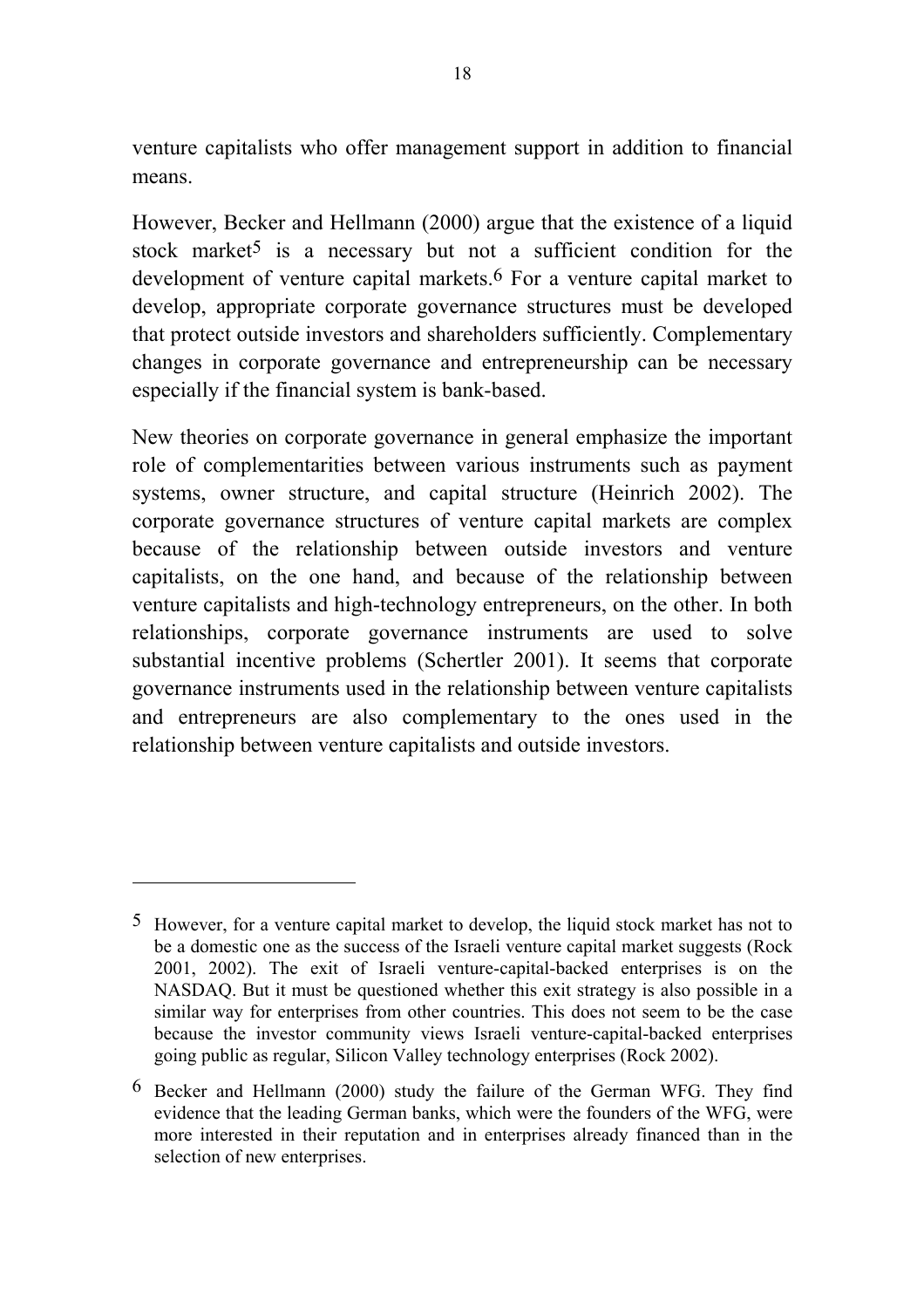## **VI Summary**

The model that has been used to analyse under what conditions venture capital markets emerge has captured the main agents that are active in these markets: venture capitalists, entrepreneurs, and outside investors. Venture capitalists invest management support in addition to financial means in high-technology enterprises. Venture capitalists' management support increases the probability of entrepreneurs to be successful and, thus, the expected profitability of the high-technology enterprises. Venture capitalists do not invest their own financial resources; they have to raise capital from outside investors. Outside investors supply capital at a constant risk premium to venture capital funds.

With this model, two conditions have been identified which must be fulfilled for a venture capital market to emerge. These two conditions can explain why venture capital activity differs substantially across countries. First, venture capital markets emerge only if the value-added by venture capitalists' active involvement in form of management support is high compared to the costs of this management support. To put it differently, only if venture capitalists can add value that cannot be generated by entrepreneurs themselves, venture capital finance will emerge. Second, the demand for venture capital by young high-technology enterprises must exceed a critical level. This critical level is determined by the indivisibility of innovative ideas and by the specialization of venture capitalists on particular fields of technologies.

Moreover, it has been argued, that the emergence of liquid venture capital markets depends on innovation and financial systems. The lower the innovation potential of an economy, or the lower the willingness of entrepreneurs to share control, the lower the demand for venture capital will be. Moreover, transaction costs determine venture capital activities: governance structures and contract law may have a significant impact. For example, the demand of venture capital could be extraordinarily low if regulations do not allow venture capitalists and high-technology entrepreneurs to sign contracts that allow venture capitalists to take on an active role in high-technology enterprises.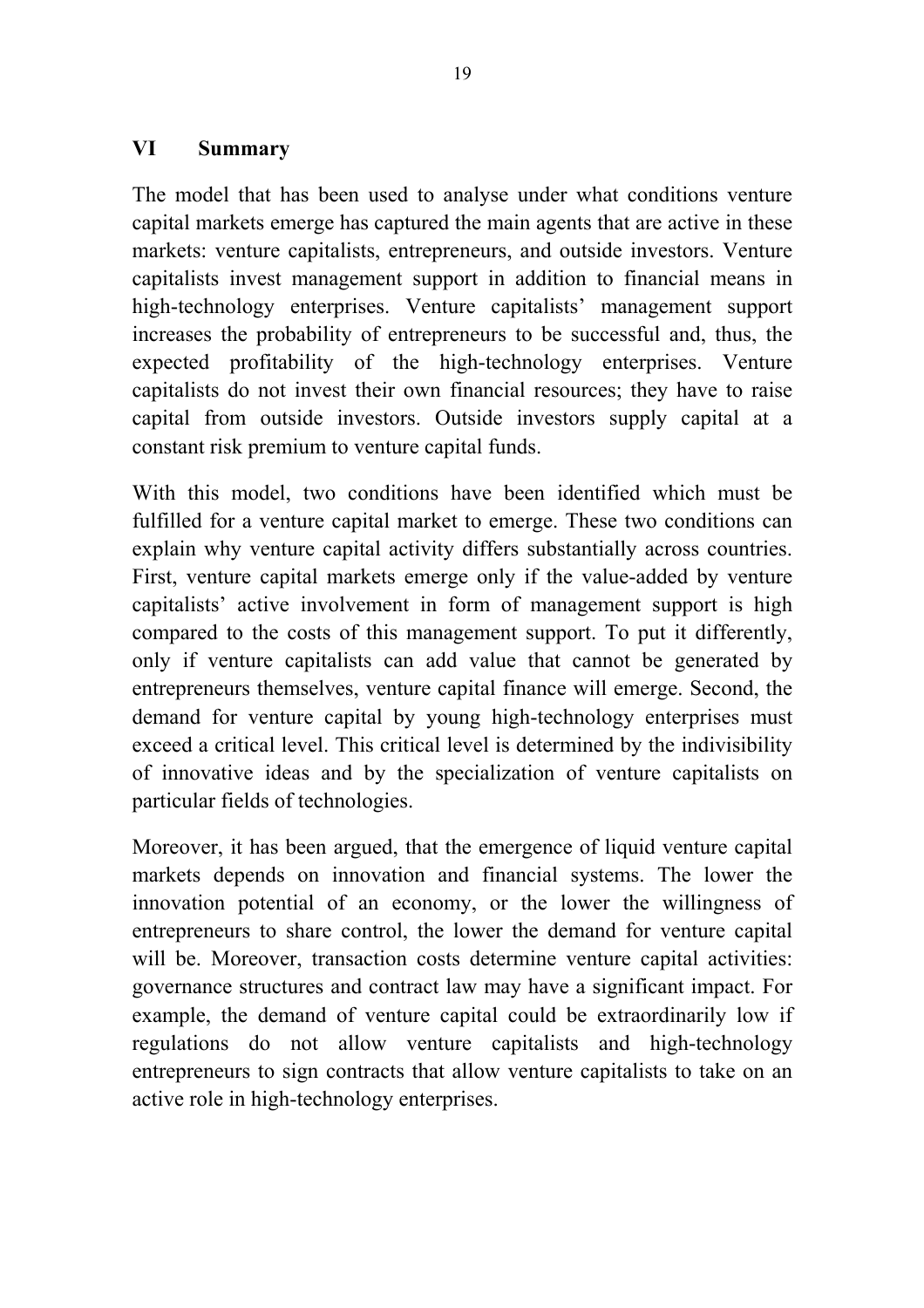Liquid stock markets for shares of fast-growing enterprises affect venture capital activity through three channels. First, they allow venture capitalists and entrepreneurs to enter into implicit contracts over control. This increases the demand for venture capital. Second, venture capitalists can build reputation for financing high-technology enterprises successfully through using stock markets as an exit channel for their participations. Third, liquid stock markets can have a positive impact on the number of individuals who have experience to support young high-technology enterprises.

#### **References**

- Akerlof, G.A. (1970). The Market for "Lemons": Quality Uncertainty and the Market Mechanism. *Quarterly Journal of Economics* 84 (9): 488–500.
- Allen, F., and D. Gale (1995). A Welfare Comparison of Intermediaries and Financial Markets in Germany and the US. *European Economic Review* 39 (2): 179–209).
- and (2000). *Comparing Financial Systems*. Cambridge, MA: The MIT Press.
- Amit, R., J. Brander and C. Zott (1998). Why do Venture Capital Firms Exist? Theory and Canadian Evidence. *Journal of Business Venturing* 13: 441–466.
- Becker, R., and T. Hellmann (2000) . The Genesis of Venture Capital: Lessons from the German Experience. Research Paper 1705. Graduate School of Business, Stanford Univerversity. Stanford, CA.
- Black, B.S., and R.J. Gilson (1998), Venture Capital and the Structure of Capital Markets: Banks versus Stock Markets. *Journal of Financial Economics* 47 (3): 243–277.
- and (1999), Does Venture Capital Require an Active Stock Market? *Journal of Applied Corporate Finance* 36–48.
- Brav, A., and P. Gompers (1997). Myth or Reality? The Long-Run Underperformance of Initial Public Offerings: Evidence from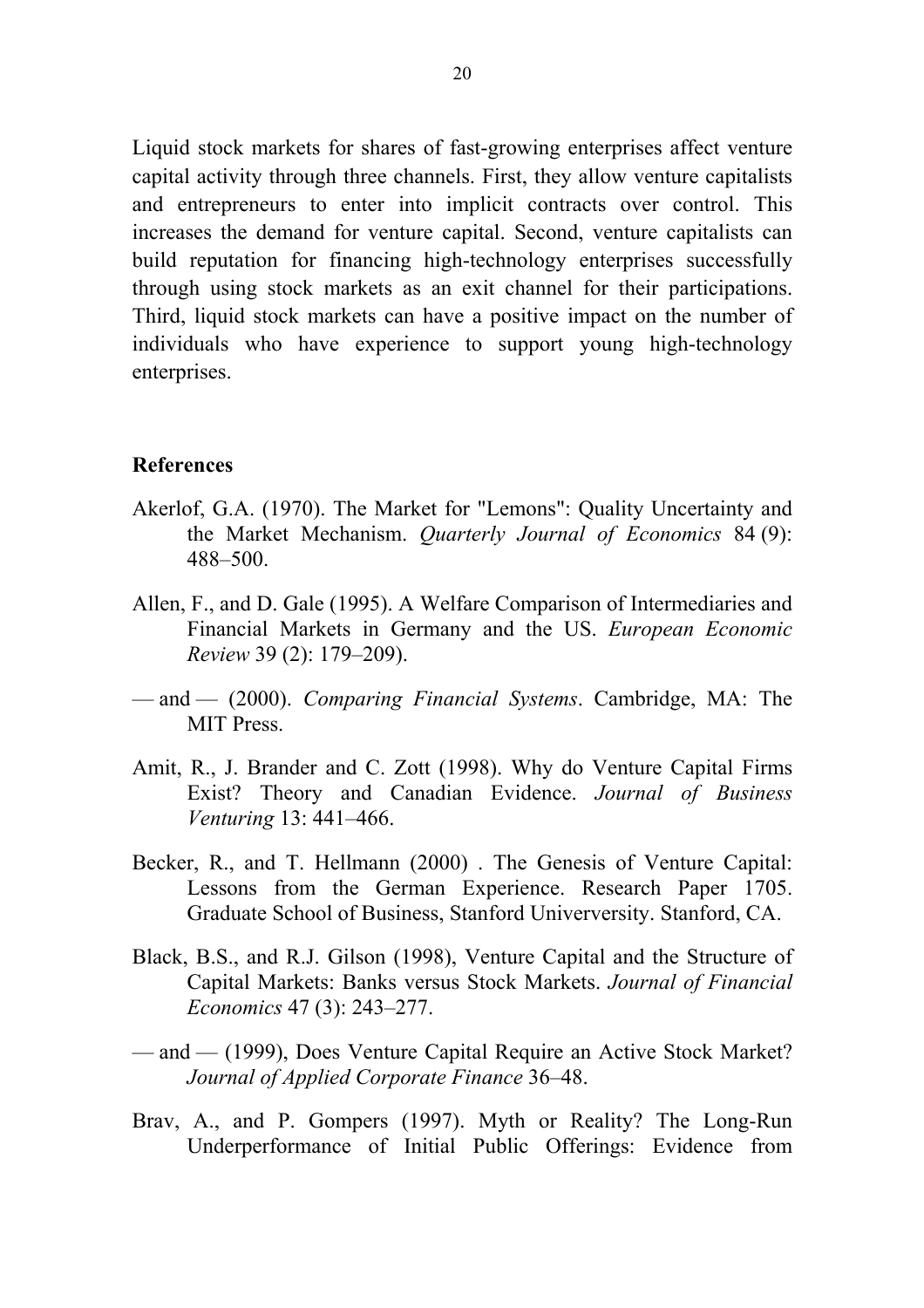Venture and Non Venture Capital-Backed Companies. *The Journal of Finance* 52 (5): 1791–1821.

- Carlin, W., and C. Mayer (2000). How Do Financial Systems Affect Economic Performance. In X. Vives (ed.), *Corporate Governance: Theoretical and Empirical Perspectives*. Cambridge: Cambridge University Press.
- Demirgüç-Kunt, A., and R. Levine (1999). Bank-Based and Market-Based Financial Systems. Policy Research Working Paper 2143. The World Bank, Washington, D.C.
- Dixit, A.K., and J.E. Stiglitz (1977). Monopolistic Competititon and Optimum Product Diversity. *The American Economic Review* 67 (3): 297–308.
- Heinrich, R.P. (2002). Complementarities in Corporate Governence. Kiel Studies 316. Tübingen: Mohr
- Hellmann, T., and M. Puri (2000). The Interaction between Product Market and Financing Strategy: The Role of Venture Capital. *The Review of Financial Studies* 13 (4): 959–984
- Kortum, S., and J. Lerner (2000). Assessing the Contribution of Venture Capital to Innovation. *The Rand Journal of Economics* 31 (4): 674– 692.
- Mayer, C. (2001). Financing the New Economy: Financial Institutions and Corporate Governance. Discussion Paper 2001/4. World Institute for Development Economics. Helsinki: WIDER.
- Megginson, W.L., and K.A. Weiss (1991). Venture Capitalist Certification in Initial Public Offerings. *The Journal of Finance* 46 (3): 879–903.
- Rock, E.B. (2001). Greenhorns, Yankees and Cosmopolitans: Venture Capital, IPOs, Foreign Firms and U.S. Markets. University of Pennsylvania Law School Research Paper 01-07.
- (2002). Coming to America? Venture Capital, Corporate Identify and U.S. Securities Law. University of Pennsylvania Law School Research Paper 02-07.
- Romer, P.M. (1986). Increasing Returns and Long-Run Growth. *Journal of Political Economy* 94: 1002–1037.